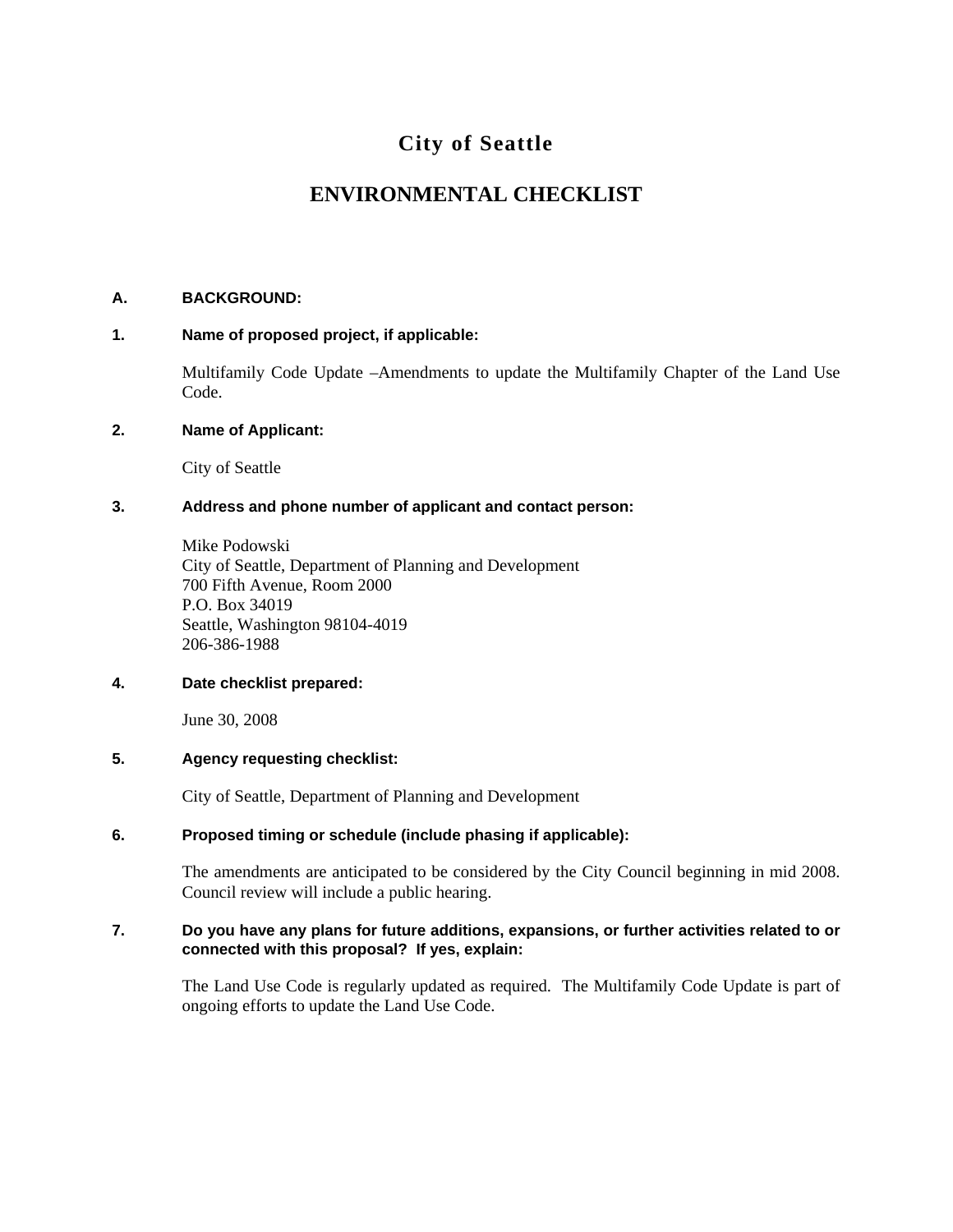## **8. List any environmental information you know about that has been prepared, or will be prepared, directly related to this proposal:**

Information in this checklist, the proposed Ordinance, Director's report, research papers and the Multifamily Code, 1989 EIS were considered in formulating and analyzing the subject proposal.

# **9. Do you know whether applications are pending for governmental approvals of other proposals directly affecting the property covered by your proposal? If yes, explain:**

It is likely that there are pending applications for developments, rezones, and other actions in or near multifamily areas that are generally the subject of the proposed Land Use Code amendments. However, the recommended outcome of this proposal is not expected to substantively alter decisionmaking on any individual pending application.

## **10. List any governmental approvals or permits that will be needed for your proposal, if known:**

The proposed amendments will require adoption by the City Council.

## **11. Give a brief, complete description of your proposal, including the proposed uses and the size of the project and site.**

## **Proposal Description**

Existing multifamily designations are proposed to be maintained as follows:

Maintain the existing multifamily zone designations (Lowrise Duplex/Triplex, Lowrise 1,2,3 and 4 (L1, L2, L3, and L4), Midrise (MR) and Highrise (HR) and the original intent for establishing these zones. The Lowrise 4 (L4) zone would remain essentially the same as it exists today.

The proposal to amend multifamily zoning is summarized by the following list of key draft recommendations:

- 1. Maintain the current overall scale and density of zones, including the height limit of 25' in LDT, L1 and L2 zones.
- 2. Allow alternatives to overly prescriptive development standards "flexibility with limits," including:
	- use basic standards -- setbacks, floor area ratio (FAR) and height limits -- on small (infill) lots;
	- apply additional standards lot coverage, structure width/depth limits -- on larger lots;
	- recognize local conditions to provide appropriate transitions, require greater structure setbacks from property lines on multifamily zoned lots abutting single family zoned lots.
- 3. Use an incentive program in the L3, MR and HR zones to encourage affordable housing in exchange for additional height and floor area.
- 4. Encourage landmark preservation and new open space to be provided with transfer of development potential (TDP) in the HR zone.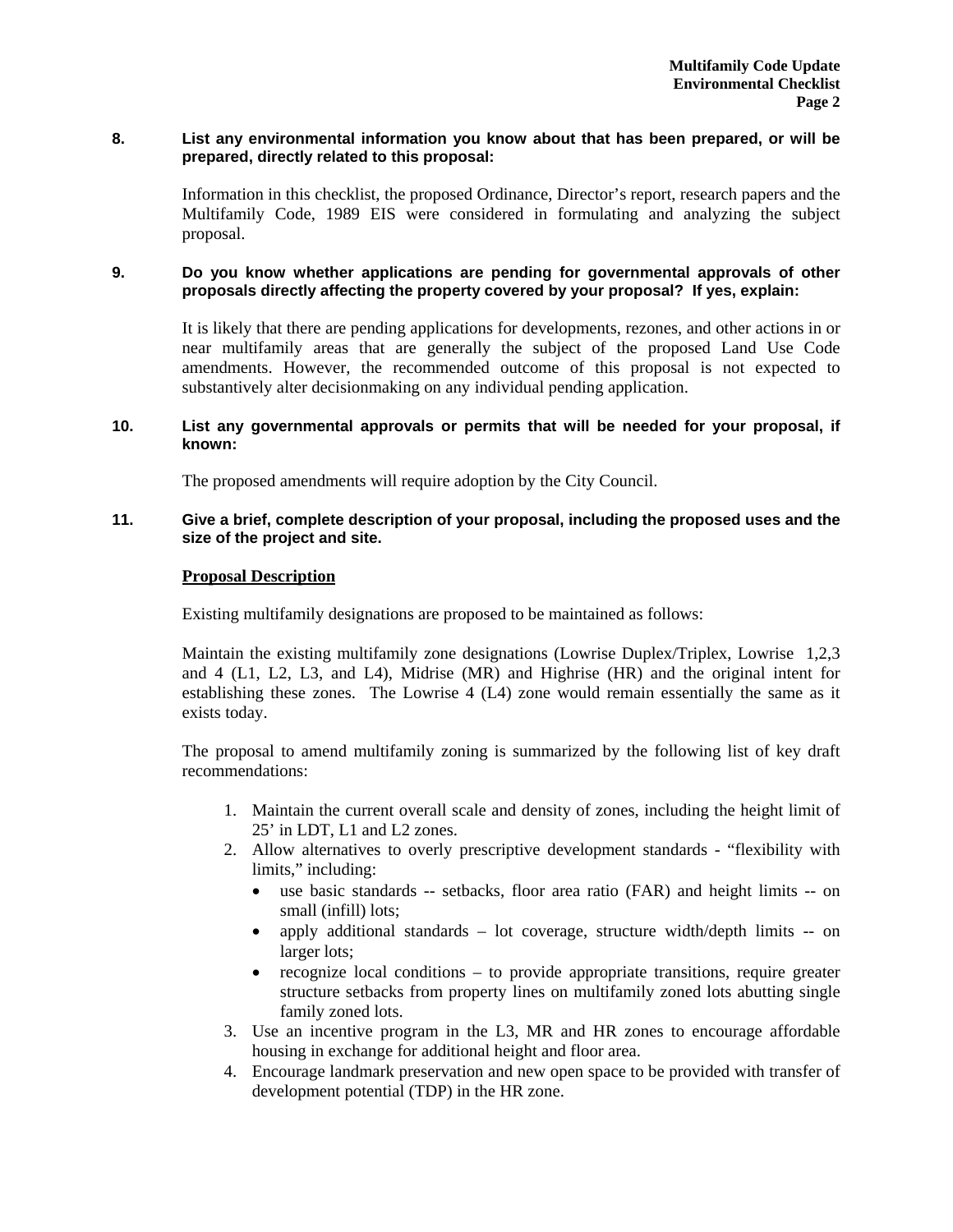- 5. Improve the appearance and function of townhouses with new design standards.
- 6. Require green buildings when the incentive program is used.
- 7. Eliminate parking requirements in urban centers and station areas, and reduce parking requirements in other areas (consistent with changes in commercial areas).
- 8. Apply the Green Area Factor.
- 9. Update and organize regulations so they are easier to understand and use.

Recommendations to change multifamily code provisions apply only to land that is currently zoned for multifamily development. No single family zoned areas are proposed to be rezoned. No remapping is anticipated.

A limited number of technical amendments, such as space requirements for garbage and recycling, apply to zones other than multifamily. Minor amendments are proposed to the standards for Residential Small Lot (RSL) zones to allow for features such as eaves and architectural features within setbacks areas, consistent with allowances in other residential zones. In addition, amendments are proposed for cottage housing, allowed in RSL and multifamily zones, to clarify standards related to the permitted floor area of a cottage structure and open space requirements.

#### **Revise Height, Bulk, and Density Standards**

The proposed code includes new standards for height, bulk, and density that are aimed at simplifying development standards to allow designs that better respond to a neighborhood's characteristics and to allow flexibility for residential development.

The proposed code includes five lowrise residential zones (LDT, L1, L2, L3 and L4), while maintaining the midrise (MR) and highrise (HR) zones. An element of the proposed code change is a modification of open space and setback requirements and the replacement of old bulk regulations with a Floor Area Ratio (FAR) based approach. Density limits that determine the number of units permitted on a lot are retained in the LDT, L1 and L2 zones, but eliminated from the L3 and L4 zone. MR and HR zones would continue to not be subject to a density limit. In all new zones except Highrise (HR), the FAR regulations for parcels larger than 9,000 square feet are supplemented by width and depth regulations and a maximum lot coverage limit.

To respond to the neighborhood characteristics of Singlefamily zones (SF), front or rear setback requirements are larger on LDT, L1, L2, L3 and L4 lots that abut or are across the street from an SF zoned lot, and increases in height and density allowed in L3 zones at specified locations are not permitted on portions of lots that are within fifty feet of a SF zoned lot.

#### **Revise Rezone Criteria**

Rezone criteria have been revised accordingly. The general effect of each of the rezone criteria is that rezones are consistent with the bulk, density and development pattern of adjacent areas. The rezone criteria also consider the land use mix, pedestrian activity, infrastructure, access and circulation for travel modes, neighborhood character, proximity to employment centers, recreational facilities and special designations such as location in an environmentally critical area or urban village/center.

#### **B. ENVIRONMENTAL ELEMENTS:**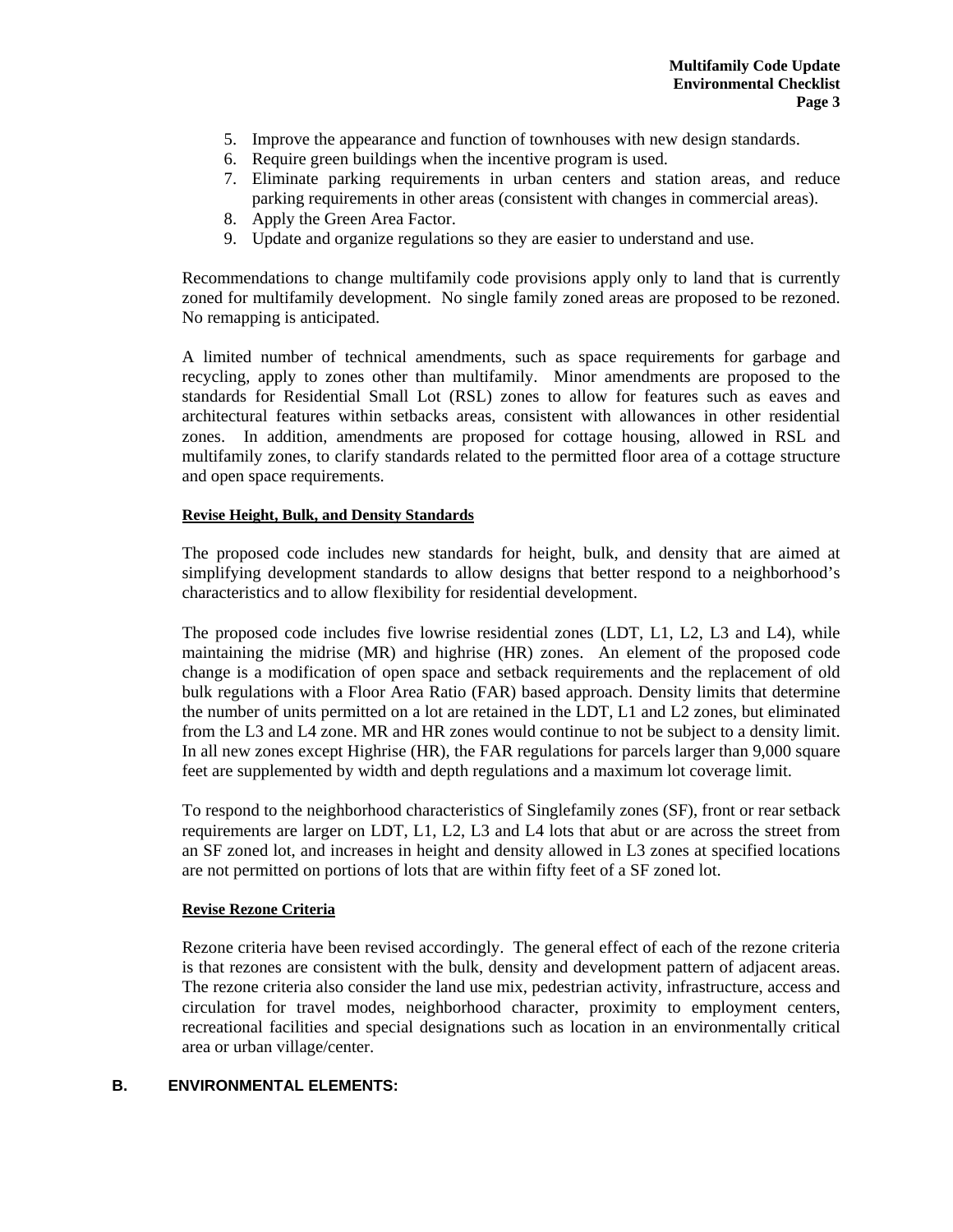# **1. Earth**

**a. General description of site (circle one): Flat, rolling, hilly, steep slopes, mountainous, other.** 

All types of terrain are present in Seattle's multifamily residential zones (includes flat, rolling, hilly and steep slopes).

**b. What is the steepest slope on the site (approximate percent slope)?** 

Not applicable. This is a non-project proposal applying to all multifamily residential zones. While Seattle's multifamily residential areas are generally flat, some areas contain slopes exceeding 40%, and many established multifamily neighborhoods are located on sloping hillsides, including the slopes of Capitol Hill, Beacon Hill, and Queen Anne. Individual projects that may utilize the provisions of this proposal will be subject to environmental review (if they meet or exceed thresholds for environmental review) and environmentally critical areas.

**c. What general types of soils are found on the site (for example, clay, sand, gravel, peat, muck)? If you know the classification of agricultural soils, specify them and note any prime farmland.** 

Not applicable. This is a non-project proposal applying to all of Seattle's multifamily residential zones. Almost all soils found in Seattle are found in multifamily residential areas, including silt, sand, gravel, clay, peat, till, hardpan, sandstone, debris, and slag. Individual projects that may utilize the provisions of this proposal will be subject to environmental review (if they meet or exceed thresholds for environmental review) and environmentally critical areas regulations.

**d. Are there surface indications or history of unstable soils in the immediate vicinity? If so, describe.** 

Not applicable. This is a non-project proposal applying to all of Seattle's multifamily residential zones. While Seattle's multifamily residential areas are generally flat and stable, there are indications of unstable soils in some of Seattle's multifamily residential areas and there have been landslides in Seattle's multifamily residential areas. Individual projects that may utilize the provisions of this proposal will be subject to environmental review (if they meet or exceed thresholds for environmental review) and environmentally critical areas regulations.

**e. Describe the purpose, type and approximate quantities of any filling or grading proposed. Indicate source of fill.** 

Not applicable. This proposal is a non-project action and does not involve construction activity. The amount of filling or grading depends upon existing site conditions and usually is part of the site preparation. Individual projects that may utilize the provisions of this proposal will be subject to environmental review (if they meet or exceed thresholds for environmental review).

**f. Could erosion occur as a result of clearing, construction or use? If so, generally describe.** 

Not applicable. The indirect effects of this non-project proposal are not expected to increase development pressures in the multifamily residential areas, or change the amount of clearing that would occur on any site. Potential impacts of specific development projects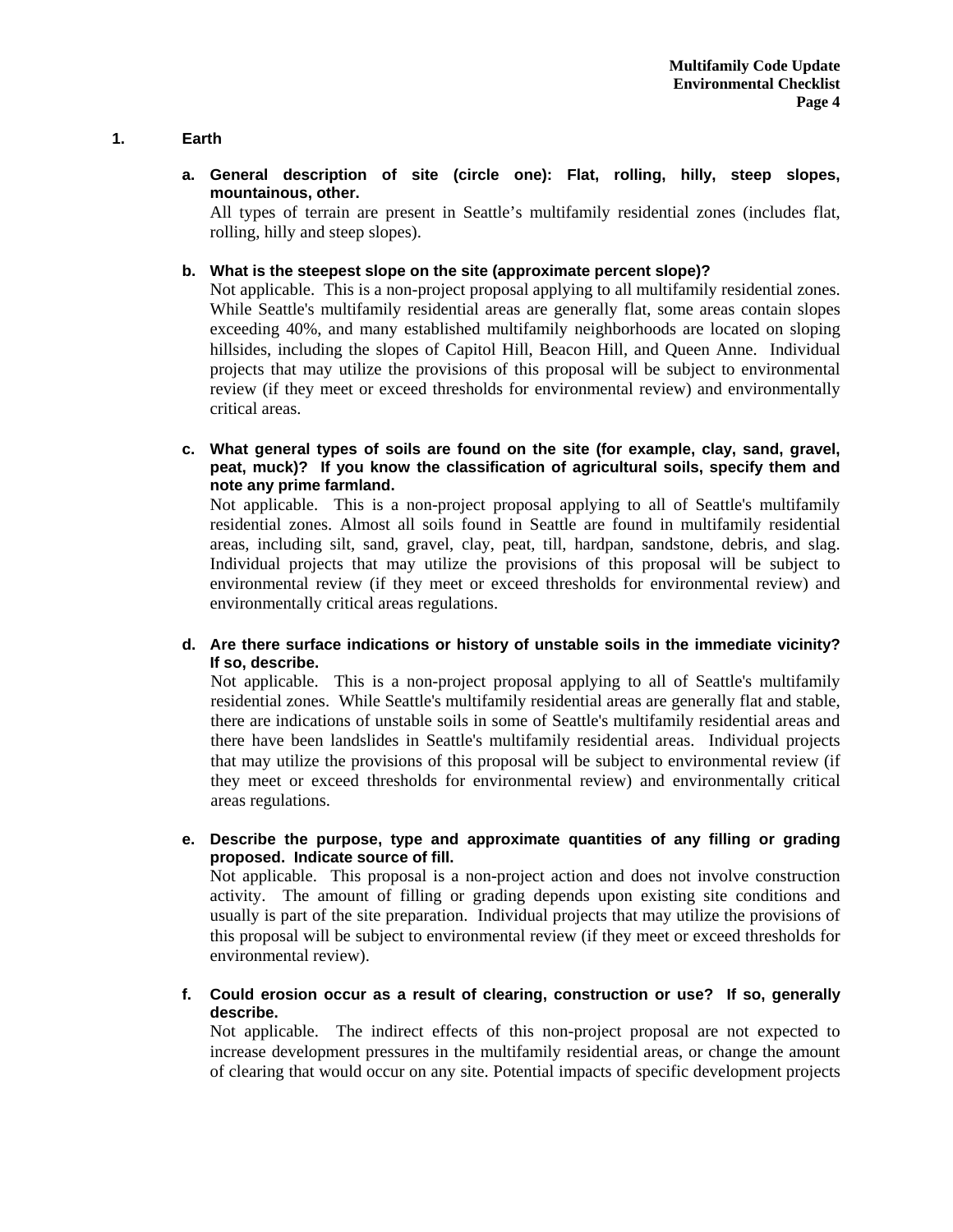will be addressed through existing regulations and/or separate site-specific environmental review.

**g. About what percent of the site will be covered with impervious surfaces after project construction (for example, asphalt or buildings)?** 

Not applicable. This proposal is a non-project action and does not involve construction activity. The amount of impervious surface coverage depends upon existing site conditions and site design of a project-specific action. Individual projects that may utilize the provisions of this proposal will be subject to environmental review (if they meet or exceed thresholds for environmental review) as they move forward. The proposal would result in an appreciably greater amount of impervious covering compared to what existing zoning provisions allow.

**h. Proposed measures to reduce or control erosion or other impacts to the earth, if any:** 

Not applicable. This proposal is a non-project action and does not involve construction activity. The amount of erosion depends upon existing site conditions and site design of a project-specific action. Individual projects that may utilize the provisions of this proposal will occur over time and cannot be evaluated in terms of measures to reduce or control erosion or other impacts to the earth at this stage. Such projects will be subject to environmental review (if they meet or exceed thresholds for environmental review).

There are established policies and regulations to limit the potential of erosion and landslide impact of specific development proposals. The indirect effects of this non-project proposal on surface water resources are addressed in Section D, Supplemental Sheet for Non-project Actions. The proposed green factor is expected to provide mitigation for water quality and run-off impacts.

# **2. Air**

**a. What type of emissions to the air would result from the proposal (i.e., dust, automobile, odors, industrial, wood smoke) during construction and when the project is completed? If any, generally describe and give approximate quantities if known.** 

Not applicable. This proposal is a non-project action and does not involve construction or development activity. No changes to odor standards are proposed. Individual projects that may utilize the provisions of this proposal will be subject to environmental review (if they meet or exceed thresholds for environmental review).

The indirect effects of this non-project proposal to air resources, including green house gases, are addressed in Section D, Supplemental Sheet for Non-project Actions

**b. Are there any off-site sources of emissions or odor that may affect your proposal? If so, generally describe.** 

Not applicable. This is a non-project proposal. Off-site sources of emissions or odors could exist in the vicinity of individual projects that may utilize the provisions of this proposal.

**c. Proposed measures to reduce or control emissions or other impacts to air, if any:**  There are established policies and regulations to minimize or prevent adverse air quality impacts of specific development projects.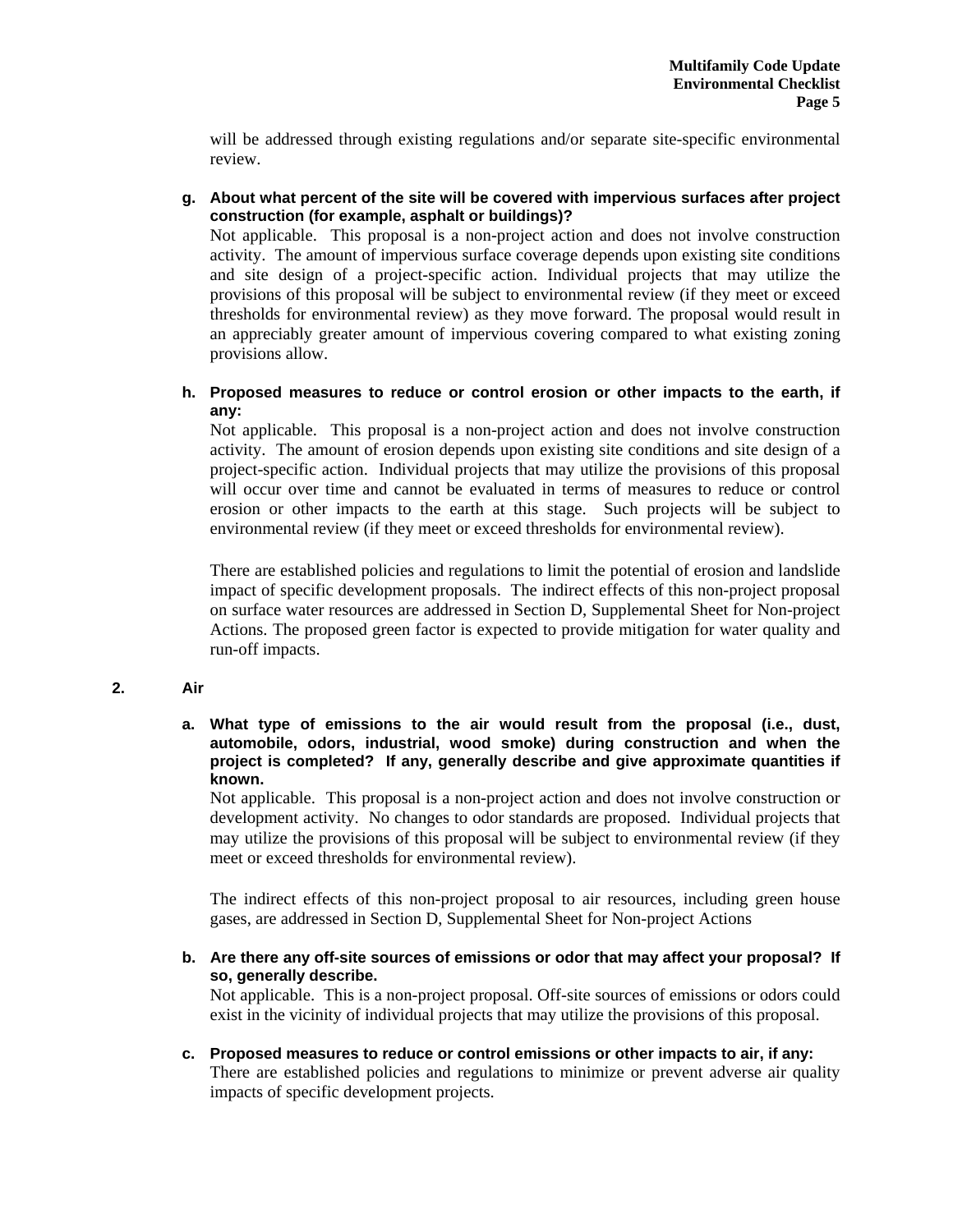#### **3. Water**

- **a. Surface Water:** 
	- **1) Is there any surface water body on or in the immediate vicinity of the site (including year-round and seasonal streams, saltwater, lakes, ponds, wetlands)? If yes, describe type and provide names. If appropriate, state what stream or river it flows into.**

There are several water bodies in and around the multifamily residential zones within the city of Seattle including Elliott Bay, Lake Union, Green Lake and Lake Washington.

- **2) Will the project require any work over, in or adjacent to (within 200 feet) the described waters? If yes, please describe and attach available plans.**  No. This proposal is a non-project action and does not involve construction or development activity. The City of Seattle Shoreline Master Program is currently under revision and will regulate all uses within a 200 foot buffer of the shoreline.
- **3) Estimate the amount of fill and dredge material that would be placed in or removed from surface water or wetlands and indicate the area of the site that would be affected. Indicate the source of fill material.**  Not applicable. This proposal is a non-project action and does not involve construction or development activity. The proposed legislation is unlikely to affect the amount of fill or dredge required for site preparation in neighborhood multifamily residential areas as compared to that allowed under existing regulations. Individual projects that may utilize the provisions of this proposal will be subject to environmental review (if they meet or exceed thresholds for environmental review), the City's Environmentally Critical Areas Ordinance, and other requirements.
- **4) Will the proposal require surface water withdrawals or diversions? Give general description, purpose, and approximate quantities if known.**

Not applicable. This proposal is a non-project action and does not involve construction or development activity. Zoning and development regulation changes in the proposed legislation are unlikely to affect surface water withdrawal or diversion in neighborhood multifamily residential areas as compared to that allowed under existing regulations. Individual projects that may utilize the provisions of this proposal will be subject to environmental review (if they meet or exceed thresholds for environmental review), the City's Environmentally Critical Areas Ordinance, and other requirements.

**5) Does the proposal lie within a 100-year floodplain? If so, note location on the site plan.** 

Not applicable. This is a non-project proposal and does not involve construction or development activity. Individual projects that may utilize the provisions of this proposal will be subject to environmental review (if they meet or exceed thresholds for environmental review), the City's Environmentally Critical Areas Ordinance, and other requirements.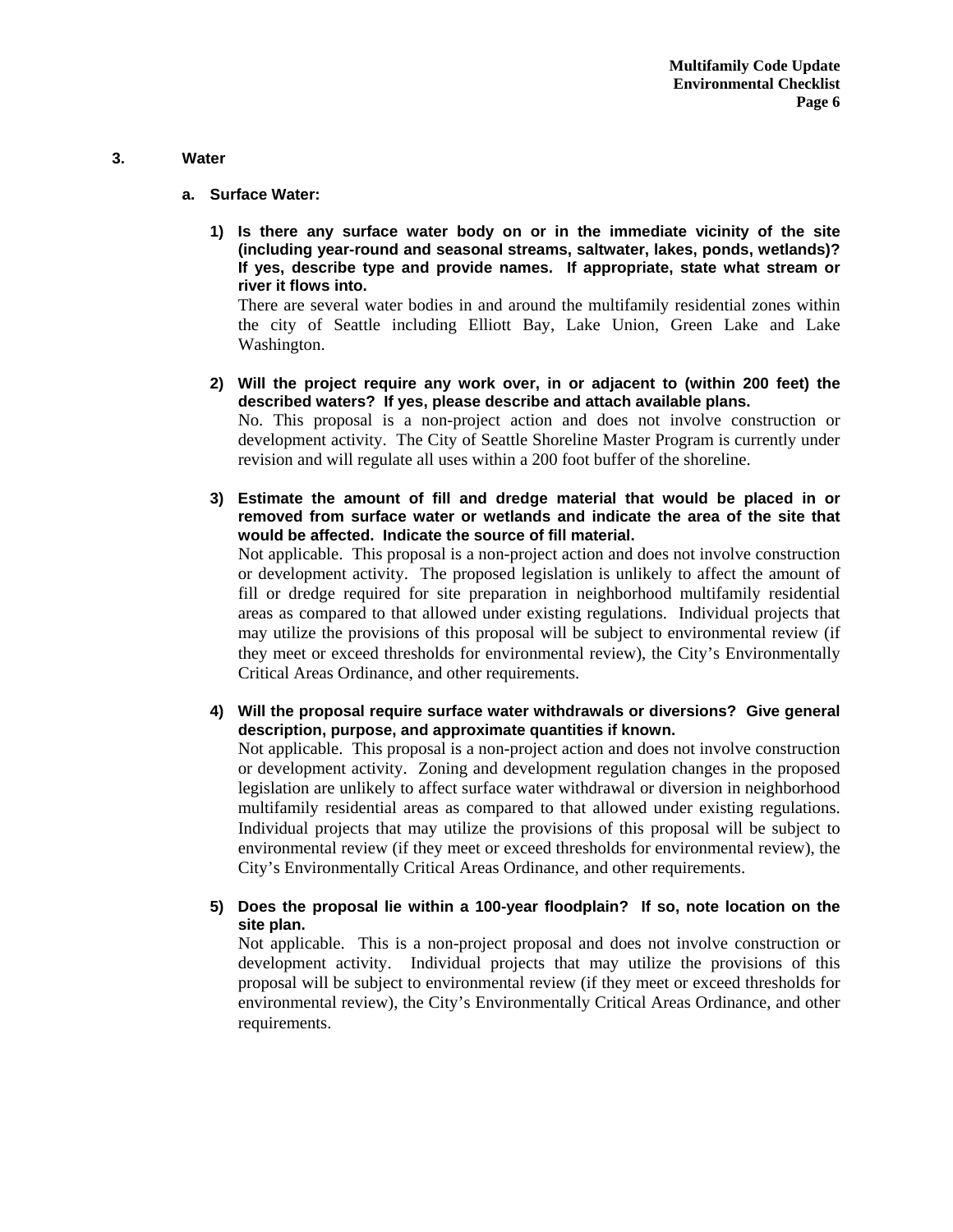**6) Does the proposal involve any discharges of waste materials to surface waters? If so, describe the type of waste and anticipated volume of discharge.** 

Not applicable. The indirect effects of this non-project proposal on surface water resources are addressed in Section D, Supplemental Sheet for Non-project Actions.

- **b. Ground Water:** 
	- **1) Will groundwater be withdrawn or will water be discharged to groundwater? Give general description, purpose, and approximate quantities if known.**

Not applicable. This proposal is a non-project action and does not involve construction or development activity. Development regulation changes in the proposed legislation are unlikely to result in the withdrawal of or discharge to ground water as part of the site development for an individual project.Individual projects that may utilize the provisions of this proposal will be subject to environmental review (if they meet or exceed thresholds for environmental review), the City's Environmentally Critical Areas Ordinance, and other requirements. New development will need to include adequate sanitary sewer connection and capacity, and stormwater controls.

**2) Describe waste material that will be discharged into the ground for septic tanks or other sources, if any (for example: Domestic sewage; industrial, containing the following chemicals...; agricultural; etc.). Describe the general size of the system, the number of such systems, the number of houses to be served (if applicable), or the number of animals or humans the system(s) are expected to serve.** 

Not applicable. The proposal is a non-project action and does not involve construction or development activity. Multifamily residential areas are served by sewer mains. The proposed legislation will not change existing regulations on septic tanks or waste material discharge. Future development projects will need to include adequate sanitary and stormwater sewer capacity and controls, and will be subject to environmental review (if they meet or exceed thresholds for environmental review) and the City's stormwater and drainage requirements.

# **c. Water Runoff (including storm water):**

**1) Describe the source of runoff (including storm water) and method of collection and disposal, if any (include quantities, if known). Where will this water flow? Will this water flow into other waters? If so, describe.** 

Not applicable. This proposal is a non-project action and does not involve construction or development activity. The amount of runoff and method of collection depends upon existing site conditions and site design of a project-specific action. Individual projects will be subject to the City's stormwater and drainage requirements and environmental review (if they meet or exceed thresholds for environmental review.) Future development projects will need to meet treatment requirements prior to connection to City storm sewer systems. The indirect effects of this non-project proposal related to water runoff are addressed in Section D, Supplemental Sheet for Non-project Actions.

**2) Could waste materials enter ground or surface waters? If so, generally describe.**  Not applicable. This proposal is a non-project action and does not involve construction or development activity. Individual projects that may utilize the provisions of this proposal will be subject to the City's Environmentally Critical Areas Ordinance, and the City's stormwater and drainage requirements and environmental review (if they meet or exceed thresholds for environmental review.) Future development projects will need to demonstrate that stormwater and wastewater requirements have been met. The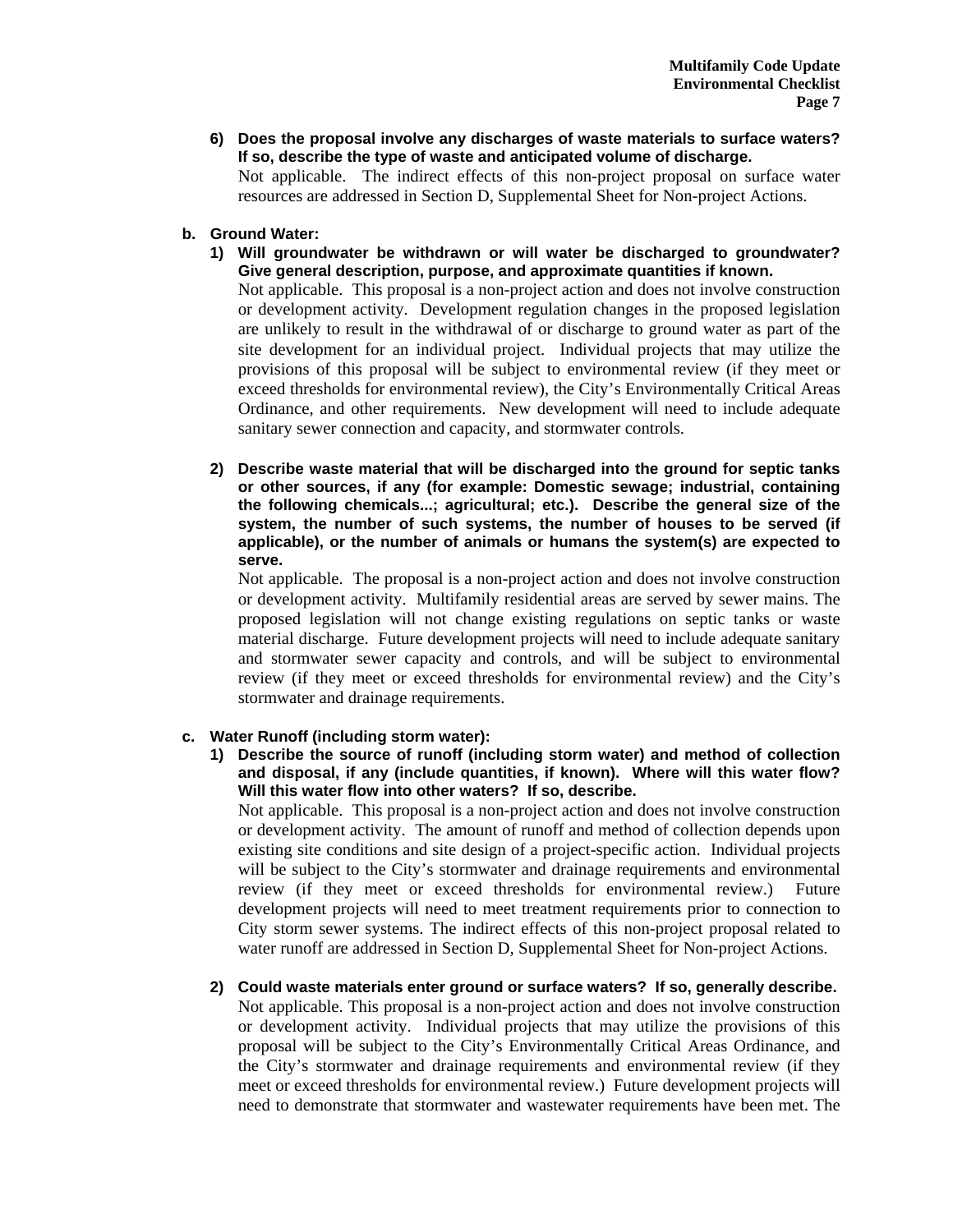indirect effects of this non-project proposal related to water runoff are addressed in Section D, Supplemental Sheet for Non-project Actions.

# **d. Proposed measures to reduce or control surface, ground or runoff water impacts, if any:**

Not applicable. This proposal is a non-project action and does not involve construction or development activity. There are established policies and regulations to protect wetlands, riparian corridors, lakes, drainage basins, wildlife habitats, slopes, and other property from adverse drainage impacts of specific development projects. New construction will need to comply with the City's Stormwater, Grading & Drainage Control Ordinance and provide for mitigation of erosion, if required. Individual projects will also be subject to environmental review (if they meet or exceed thresholds for environmental review). The proposed green factor is expected to provide mitigation for water quality and run-off impacts.

# **4. Plants**

## **a. Check the types of vegetation found on the site:**

- x Deciduous tree: alder, maple, aspen, other
- x Evergreen tree: fir, cedar, pine, other
- x Shrubs
- $x$  Grass

Pasture

Crop or grain

Wet soil plants: cattail, buttercup, bulrush, skunk cabbage, other

Water plants: water lily, eelgrass, milfoil, other

x Other types of vegetation

Most terrestrial vegetation types listed above could be found in multifamily residential areas in the City.

### **b. What kind and amount of vegetation will be removed or altered?**

Not applicable. The proposal is a non-project action and does not involve construction or development activity. The amount of vegetation removal depends upon existing site conditions and project-specific site design. The proposed legislation is unlikely to affect the amount of vegetation removed or altered compared to that allowed under existing regulations.

Individual development projects that may utilize the proposed legislation's zoning and development regulation changes will be subject to environmental review (if they meet or exceed thresholds for environmental review), the City's Environmentally Critical Areas Ordinance, Significant Trees Ordinance, and other regulations. The indirect effects of this non-project proposal on vegetation are addressed in Section D, Supplemental Sheet for Non-project Actions.

# **c. List threatened or endangered species known to be on or near the site:**

Not applicable. This is a non-project proposal. The proposed legislation is unlikely to have a different affect on threatened or endangered plant species than existing regulations. Individual projects that may utilize the provisions of this proposed legislation will be subject to the City's Environmentally Critical Areas Ordinance, which requires identification of threatened or endangered species on or near individual project sites.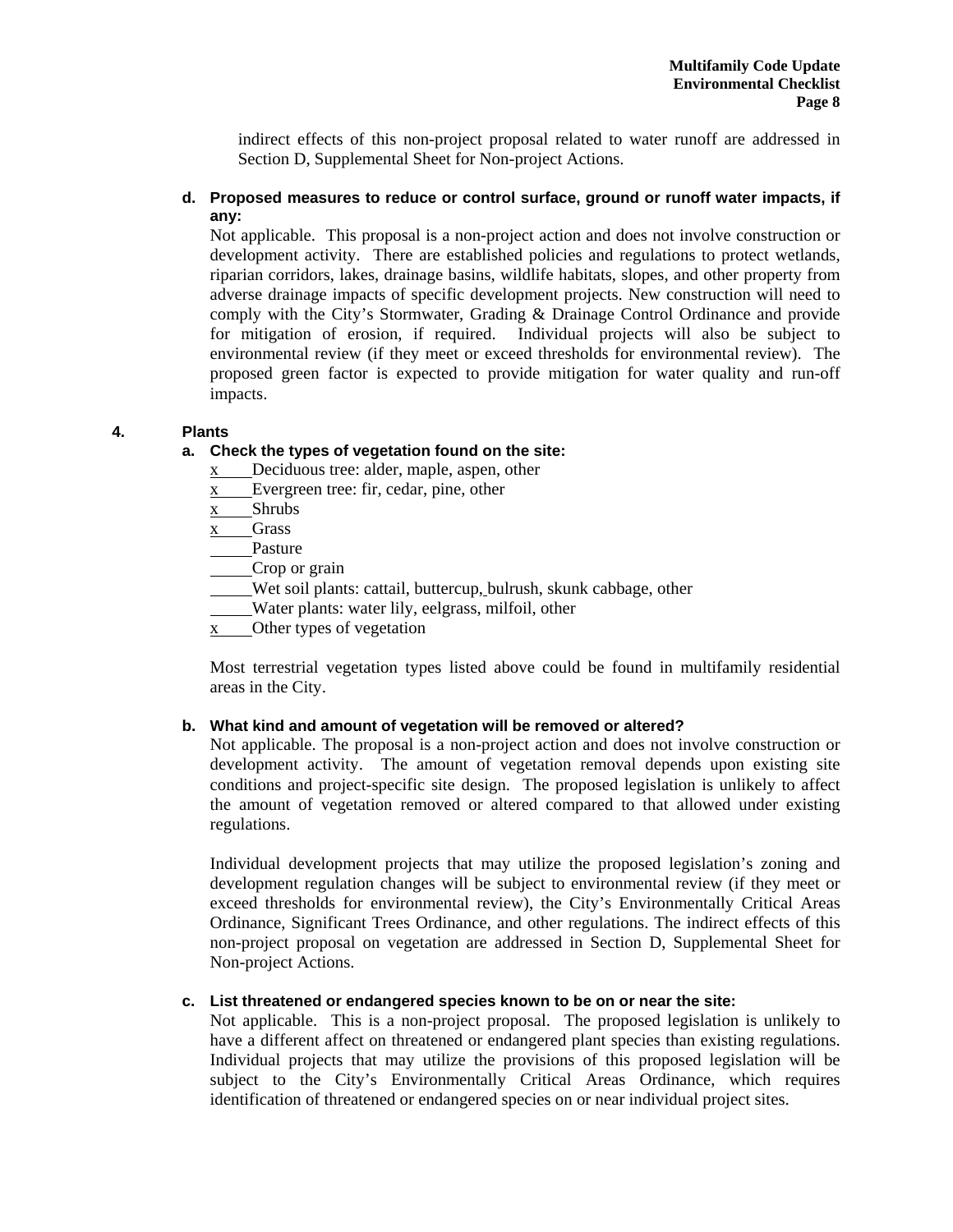**d. Proposed landscaping, use of native plants or other measures to preserve or enhance vegetation on the site, if any:** 

Not applicable. This proposal is a non-project action and does not involve construction or development activity. Development standards and design guidelines are in place and proposed that support the use of native plants and other vegetation on specific development projects where appropriate. Individual projects that may utilize the provisions of this proposal will occur over time and cannot be evaluated in terms of landscaping or other measures to preserve or enhance vegetation at this stage. Such projects will be subject to environmental review (if they meet or exceed thresholds for environmental review), and will be subject to the City's existing requirements for screening and buffers. The proposed green factor is expected to provide mitigation for water quality and run-off impacts as well as promote aesthetically pleasing landscaping of new development sites. .

## **5. Animals**

**a. Circle any birds and animals that have been observed on or near the site or are known to be on or near the site:** 

Seattle multifamily residential areas are developed and urban in character. Birds observed in Seattle include hawk, eagle, songbirds, crow, starling, seagulls, pigeons, heron, Canadian Geese, and other birds. Mammals observed include squirrels, raccoons, the opossum, other small rodents, and household pets.

This proposal is a non-project action and does not involve construction or development activity. Individual projects that may utilize the provisions of this proposal will occur over time and cannot be evaluated in terms of specific animals present in multifamily residential areas at this stage.

#### **b. List any threatened or endangered species known to be on or near the site.**

Not applicable. This proposal is a non-project action and does not involve construction or development activity. Individual development sites have not been determined. Some multifamily residential zones are near Lake Washington, where several endangered species are known to be found, including: Chinook salmon, Bull trout, bald eagle, Oregon spotted frog, long-eared myotis, long-legged myotis, northwestern pond turtle, olive-sided flycatcher, and Pacific Townsend's big-eared bat. However, no specific threatened or endangered species are known to exist within multifamily residential zones themselves. The indirect effects of this non-project proposal on animals are addressed in Section D, Supplemental Sheet for Non-project Actions.

# **c. Is the site part of a migration route? If so, explain.**

Not applicable. This proposal is a non-project action and does not involve construction or development activity. Seattle multifamily residential areas are developed and urban in character.

Seattle is within the "Pacific Flyway," one of the four principal north-south migration routes for birds (including Canadian Geese, heron, and other birds) in North America. The Pacific Flyway encompasses the entire Puget Sound Basin. Individual projects that may utilize the provisions of this proposal will occur over time and cannot currently be evaluated in terms of impacts on migration routes. Such projects will be subject to environmental review (if they meet or exceed thresholds for environmental review), and the City's Environmentally Critical Areas Ordinance for habitat protection.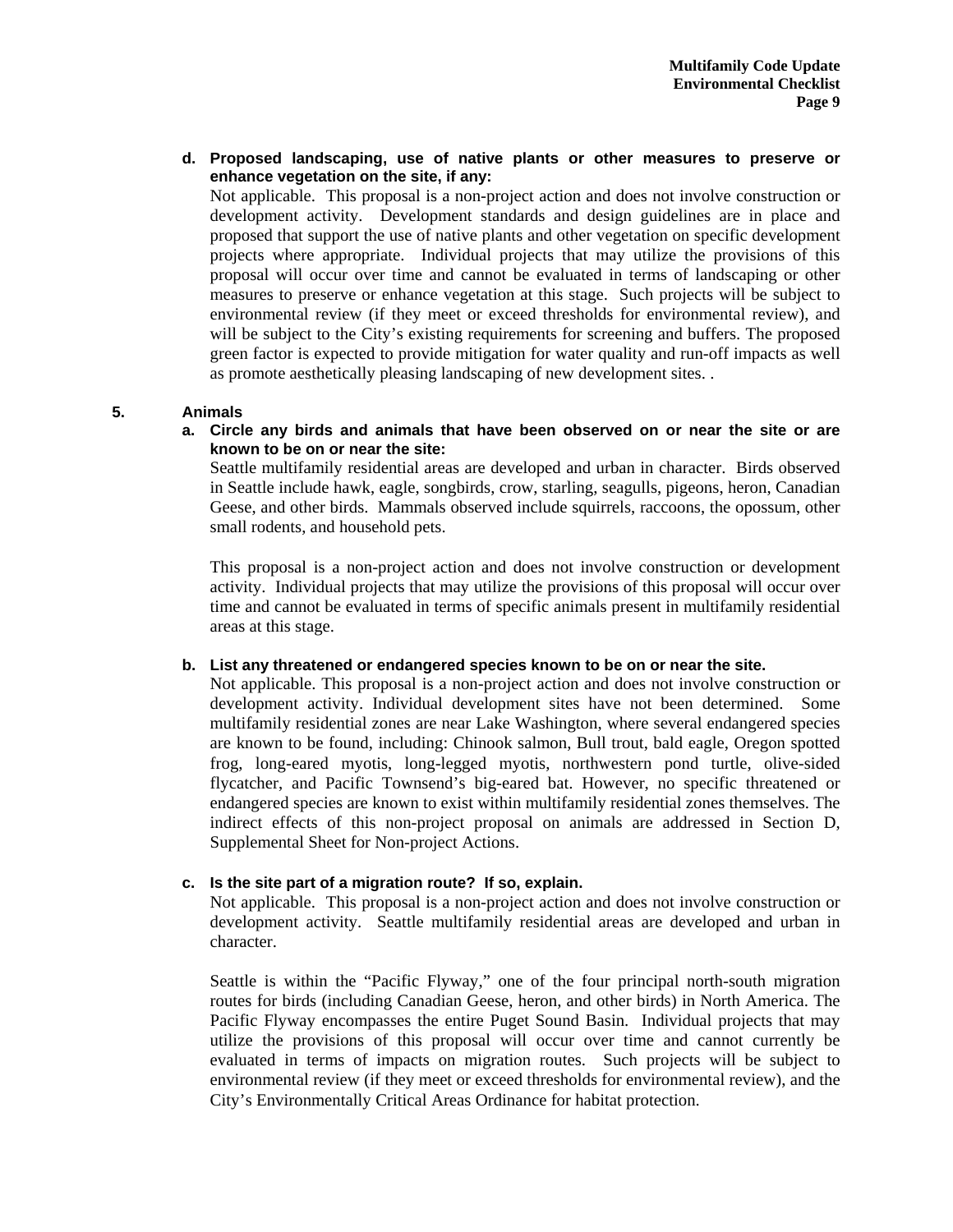# **d. Proposed measures to preserve or enhance wildlife, if any:**

Not applicable. This proposal is a non-project action and does not involve construction or development activity. Policies are in place to encourage the maintenance of fish and wildlife habitat for specific development projects where appropriate.

Individual projects that may utilize the provisions of this proposal will occur over time and cannot be evaluated in terms of measures to preserve or enhance wildlife at this stage. Such projects will be subject to environmental review (if they meet or exceed thresholds for environmental review), and the City's Environmentally Critical Areas Ordinance for habitat protection.

## **6. Energy and Natural Resources**

**a. What kinds of energy (electric, natural gas, oil, wood stove, solar) will be used to meet the completed project's energy needs? Describe whether it will be used for heating, manufacturing etc.** 

Not applicable. The proposal is a non-project action and does not involve construction or development activity. The area is served by electric and natural gas utilities. New development is likely to use these sources of energy. Future development projects that may use the proposed legislation's zoning or development regulation changes are unlikely to require different types of energy sources under the new provisions than under the existing provisions.

Individual projects and development consistent with this proposal will occur over time and cannot be evaluated in terms of energy requirements at this stage. Such projects will be subject to subsequent environmental review (if they meet or exceed thresholds for environmental review).

# **b. Would your project affect the potential use of solar energy by adjacent properties? If so, generally describe.**

Not applicable. The proposal is a non-project action and does not involve construction or development activity; however in the affected areas we do expect some building height and density increases, possibly reducing solar access on neighboring parcels.

Projects and development consistent with this proposal will occur over time and cannot be evaluated in terms of impacts to adjacent properties at this stage. Individual development projects that utilize the proposed legislation's zoning and development regulation changes will be subject to environmental review and design review (if they meet or exceed thresholds for environmental review) for energy related impacts.

# **c. What kinds of energy conservation features are included in the plans of this proposal? List other proposed measures to reduce or control energy impacts, if any:**

Not applicable. This proposal is a non-project action and does not involve construction or development activity. Individual projects that may utilize the provisions of this proposal will occur over time and cannot be evaluated in terms of energy conservation features or measures to reduce or control energy impacts at this stage. Such projects will be subject to environmental review (if they meet or exceed thresholds for environmental review) and will need to meet the City's energy code requirements. The proposal includes provisions that would allow for greater use of on-site power generation facilities, which would reduce the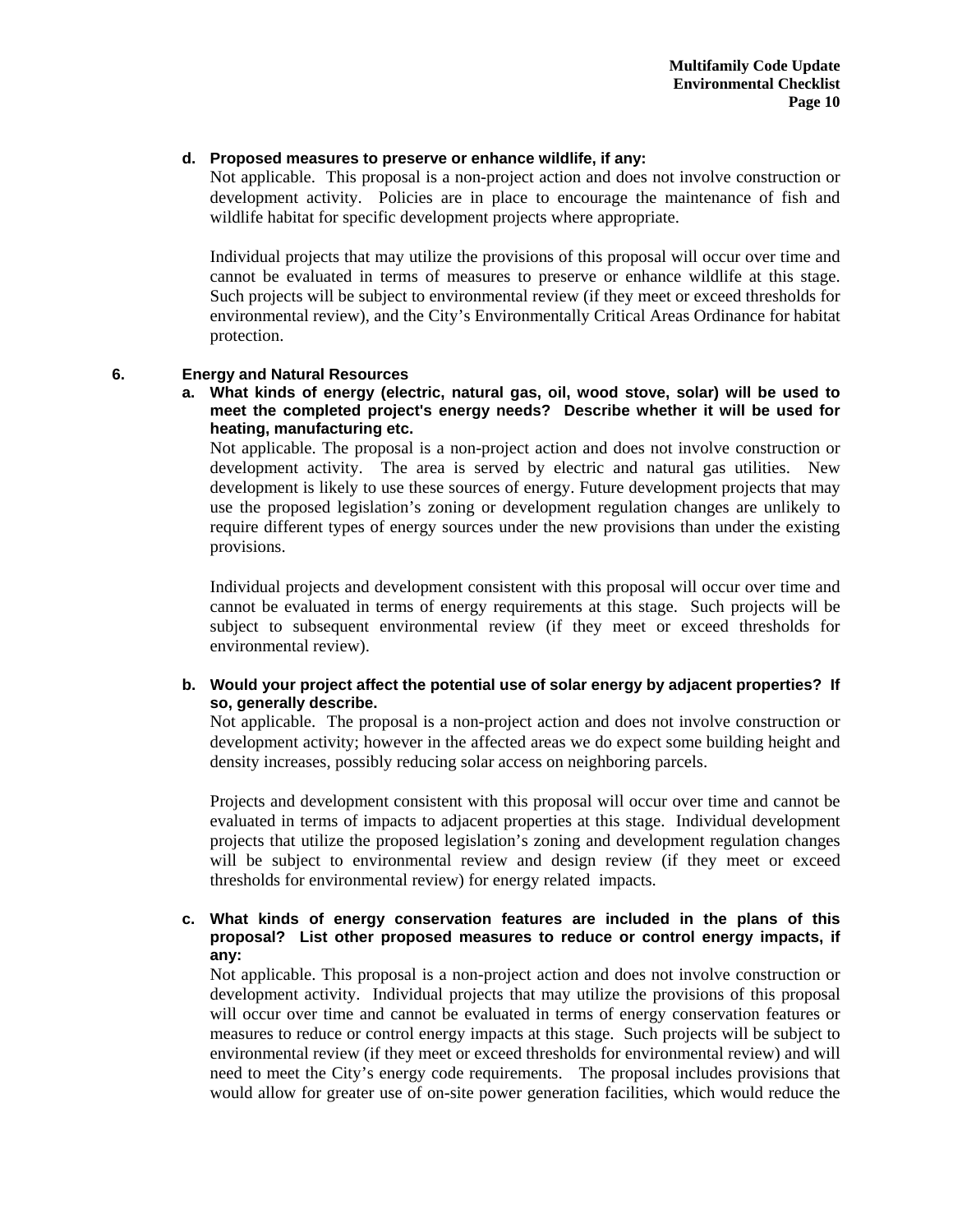demand for energy produced by a public or other private utility. The indirect effects of this non-project proposal on energy resources are addressed in Section D, Supplemental Sheet for Non-project Actions.

# **7. Environmental Health**

# **a. Are there any environmental health hazards, including exposure to toxic chemicals, risk of fire and explosion, spill or hazardous waste, that could occur as a result of this proposal? If so, describe.**

Not applicable. This proposal is a non-project action and does not involve construction or development activity. Zoning or development regulation changes in the proposed legislation are unlikely to result in environmental health hazards as part of the site development for an individual project.

Individual projects that may utilize the provisions of this proposal will be subject to the City's Environmentally Critical Areas Ordinance, environmental review (if they meet or exceed thresholds for environmental review,) and other requirements.

## **1) Describe special emergency services that might be required.**

Not applicable. This proposal is a non-project action and does not involve construction or development activity. The amount of potential residential growth in multifamily residential zones zone is within the range covered by the City of Seattle's Comprehensive Plan for Fire Protection and Police Services. In general, emergency service providers including the Fire and Police Departments will review the effects of increased development and propose enhanced services as necessary as part of their planning for future service needs. The indirect effects of this non-project proposal are not expected to result in an increased need for emergency services. See discussion in Section D, Supplemental Sheet for Non-project Actions.

Individual projects that may utilize the provisions of this proposal will occur over time and cannot be evaluated in terms of special emergency services required at this stage. Such projects will be subject to environmental review (if they meet or exceed thresholds for environmental review) and other requirements.

#### **2) Proposed measures to reduce or control environmental health hazards, if any:**

Not applicable. This proposal is a non-project action and does not involve construction or development activity. The indirect effects of this non-project proposal are not expected to result in an increase of environmental health hazards.

Individual projects that may utilize the provisions of this proposal will occur over time and cannot be evaluated in terms of measures to reduce or control environmental health hazards at this stage. Such projects will be subject to project-specific environmental review (if they meet or exceed thresholds for environmental review), building code, and other public health and safety requirements. See discussion in Section D, Supplemental Sheet for Non-project Actions.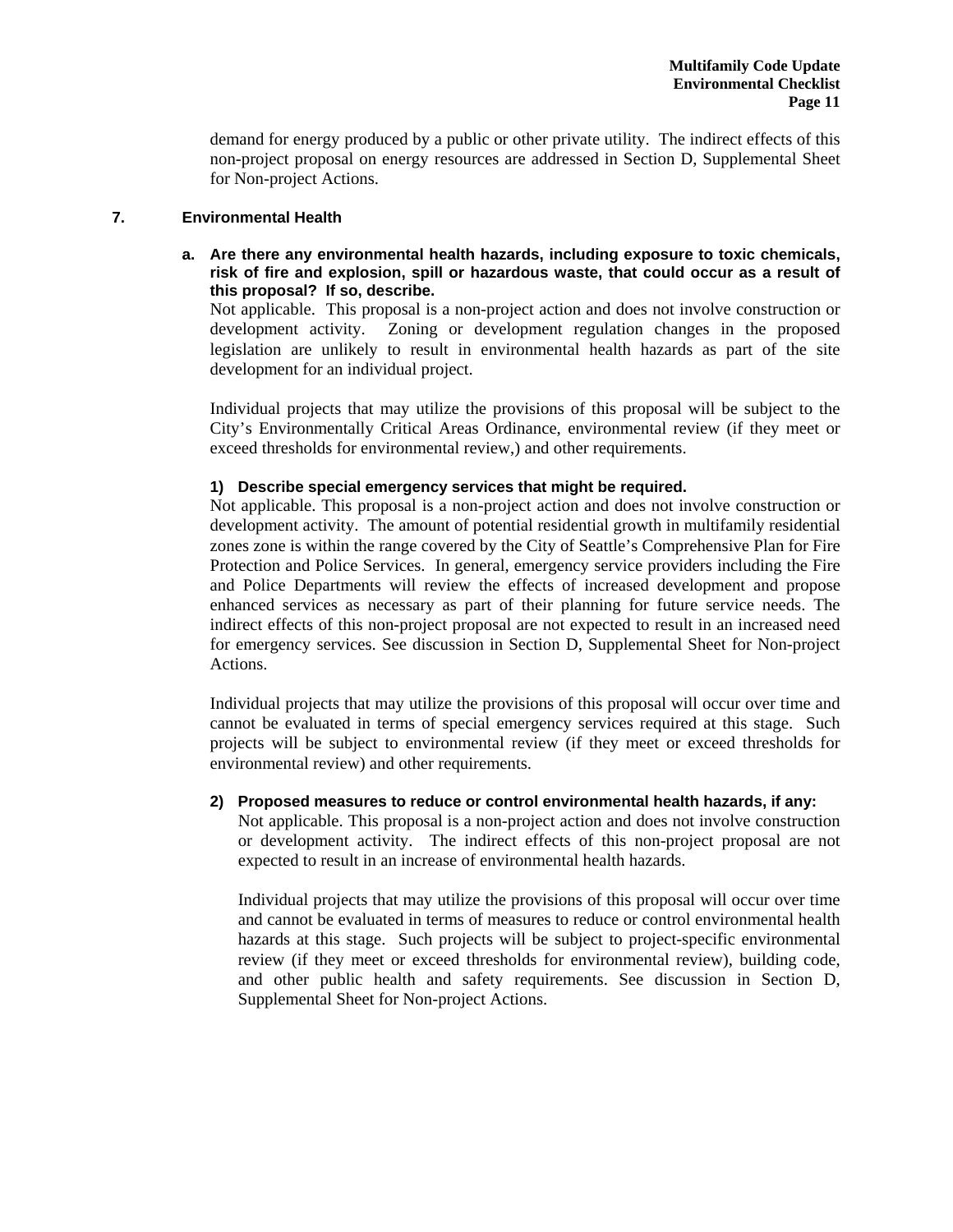## **b. Noise**

- **1) What types of noise exist in the area which may affect your project (for example: traffic, equipment, operation, other)?**  Not applicable. This proposal is a non-project action and does not involve construction or development activity. Ambient noise typical of urban areas exists in Seattle's neighborhood business districts. The extent of existing traffic and other noise affecting a given development project, will be assessed through project-specific environmental review (if they meet or exceed thresholds for environmental review).
- **2) What types and levels of noise would be created by or associated with the project on a short-term or a long-term basis (for example: traffic, construction, operation, other)? Indicate what hours noise would come from the site.**  Not applicable. This proposal is a non-project action and does not involve construction activity. The indirect effects of this non-project proposal are not expected to increase noise impacts.

Individual projects that may utilize the provisions of this proposal will occur over time and cannot be evaluated in terms of noise impacts at this stage. Such projects will be subject to environmental review (if they meet or exceed thresholds for environmental review) as they move forward. See discussion in Section D, Supplemental Sheet for Non-project Actions.

## **3) Proposed measures to reduce or control noise impacts, if any:**

Not applicable. This proposal is a non-project action and does not involve construction or development activity. Existing noise standards and regulations in the Multifamily residential Land Use Code would be retained and would not change as part of this proposal.

Individual projects that may utilize the provisions of this proposal will occur over time and cannot be evaluated in terms of measures to reduce or control noise impacts at this stage. Such projects will be subject to project-specific environmental review (if they meet or exceed thresholds for environmental review).

# **8. Land and Shoreline Use**

# **a. What is the current use of the site and adjacent properties?**

There will be no change of land uses as a result of this proposed code change. Multifamily residential uses will be maintained with no alterations of the use critera. As redevelopment occurs in multifamily areas, some less intensive uses, such as vacant land and single family residential use, may be replaced wih multifamily residential use just as is expected under the current provisions.

# **b. Has the site been used for agriculture? If so, describe.**

Not applicable. This is a non-project proposal. Multifamily residential zones have not been used for agriculture.

# **c. Describe any structures on the site.**

Not applicable. This is a non-project proposal. Seattle's multifamily residential zones contain a wide range and extensive number of structures and are urban in form.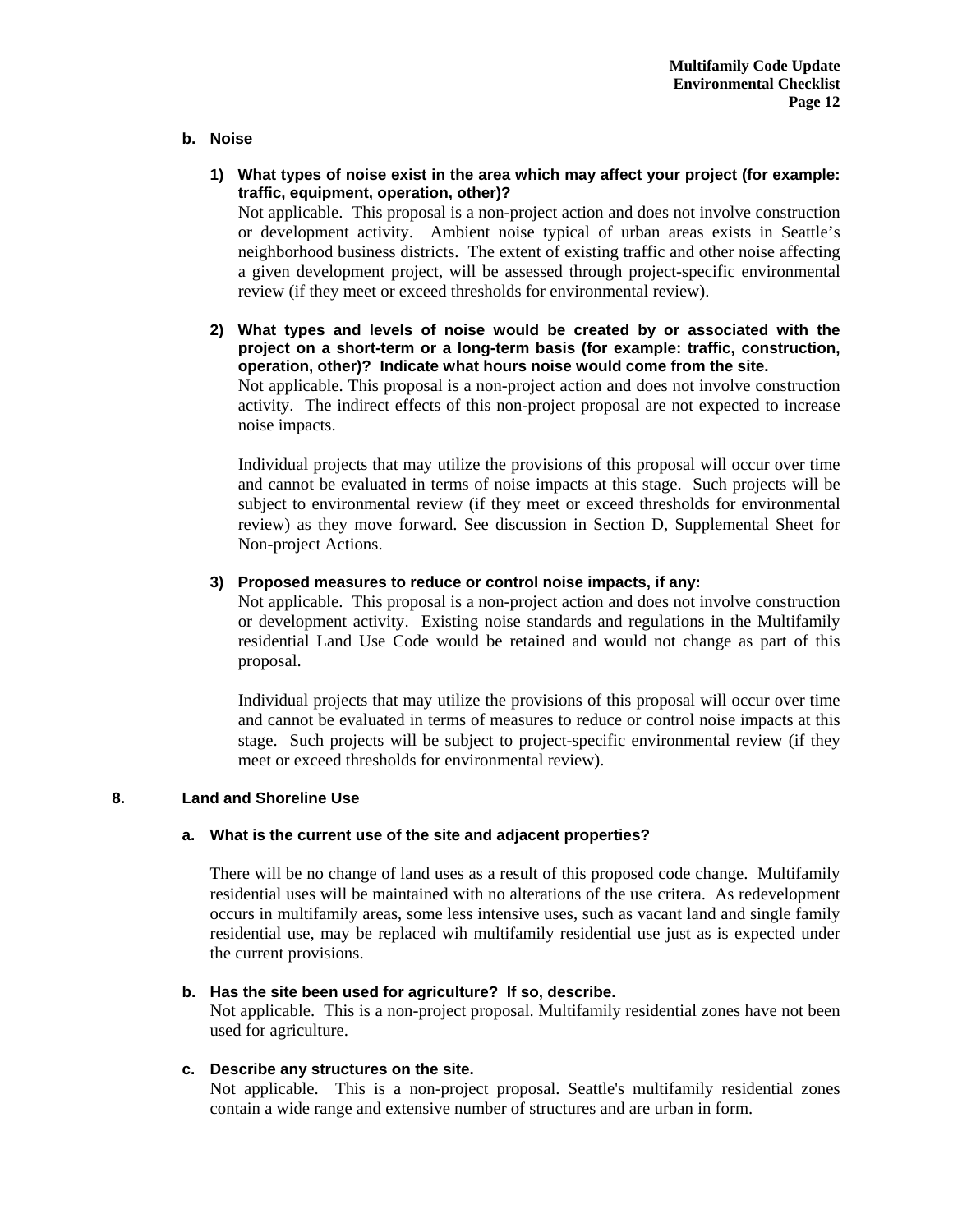## **d. Will any structures be demolished? If so, what?**

Not applicable. The indirect effects of this non-project proposal are not expected to increase the rate of demolition.

# **e. What is the current zoning classification of the site?**

Zoning within the areas affected by the proposed amendments includes Lowrise Duplex Triplex (LDT), Lowrise 1 through 4 (L1, L2, L3, L4), Midrise (MR) and Highrise (HR). Some multifamily zones also have a Residential Commercial (RC) suffix that allows for mixed use (residential and commercial).

# **f. What is current comprehensive plan designation of the site?**

Comprehensive plan designation of the areas affected by the proposed amendments is Multifamily residential. Distinctions are made in the proposed L3 and MR zones based on locations inside or outside areas designated as Urban Centers, Urban Villages, or within light rail station area overlays. Approximately 47% of Seattle's multifamily zones are located within these designated areas (multifamily areas within the boundaries of Major Institution Overlay areas are excluded).

#### **g. If applicable, what is the current shoreline master program designation of the site?**  All Conservancy and Urban shoreline designations within Seattle's multifamily residential zones are subject to the shoreline master program.

**h. Has any part of the site been classified as an "environmentally sensitive" area? If so, specify.** 

Some areas within the Lowrise, MR and HR zones may be classified as environmentally sensitive. See also the City's critical areas maps.

- **i. Approximately how many people would reside or work in the completed project?**  Not applicable. This is a non-project proposal.
- **j. Approximately how many people would the completed project displace?**  Not applicable. The indirect effects of this non-project proposal are not expected to increase the rate and extent at which residences or businesses are displaced.
- **k. Proposed measures to avoid or reduce displacement impacts, if any:**  Not applicable. The indirect effects of this non-project proposal are not expected to increase the rate or extent at which residences or businesses are displaced.
- **l. Proposed measures to ensure the proposal is compatible with existing and projected land uses and plans, if any:**

The proposal is compatible with existing and projected land uses and plans.

# **9. Housing**

#### **a. Approximately how many units would be provided, if any? Indicate whether high, middle or low-income housing.**

Not applicable. This is a non-project proposal. However, zoning changes could influence the number of lots likely to become available for redevelopment and/or the density of projects that can be built on these lots. It is estimated that, under current zoning, multifamily zones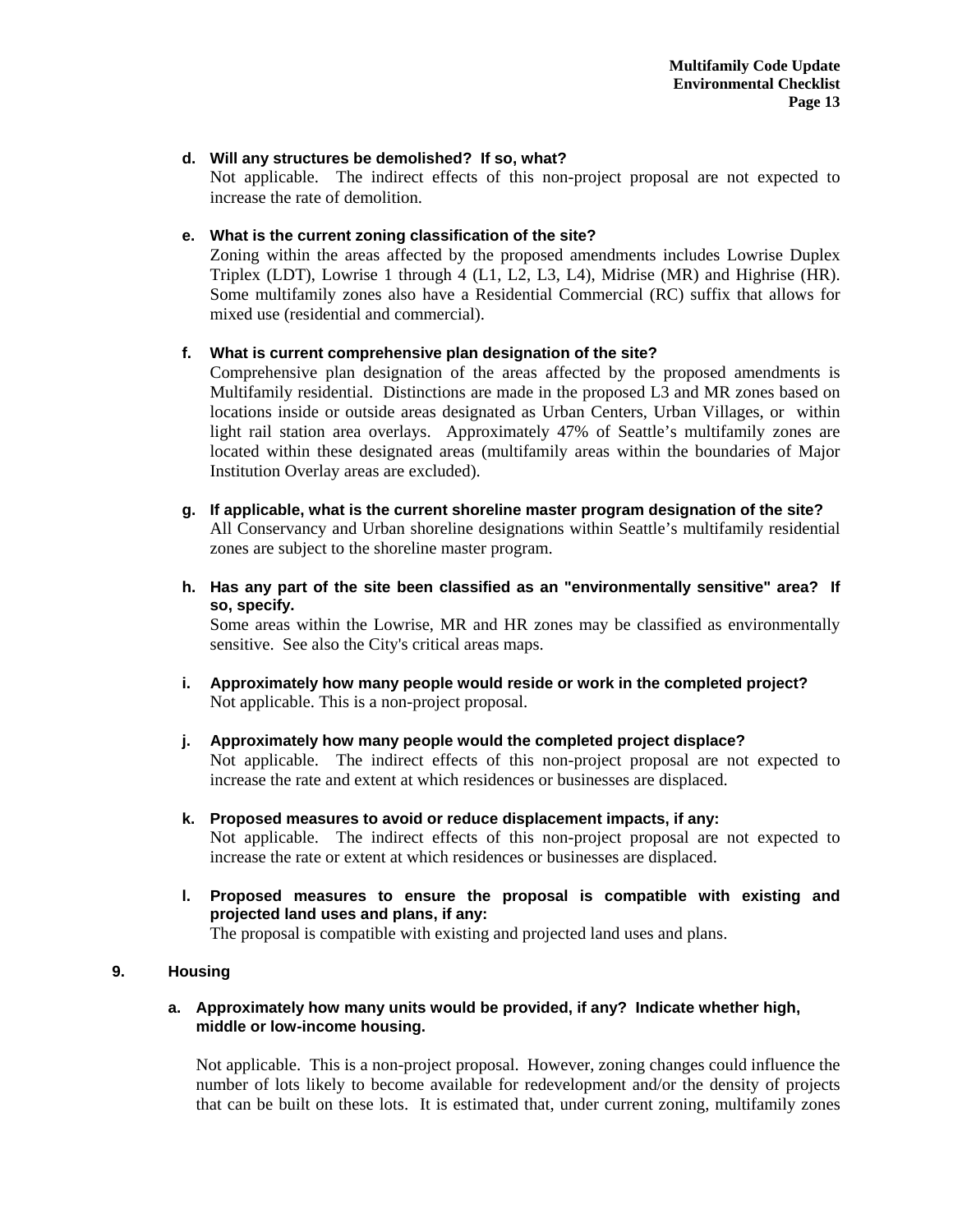have development capacity for an additional 37,068 units. Under the proposed changes, this total could increase to 41,007 units, for a gain of 3,939 units, or an 11 percent increase above current conditions.

Development capacity is not a prediction of the amount of growth that will occur (the number of new units that will actually be built), but it does provide a reasonable estimate of what is possible if sites identified as available are redeveloped. What actually is built in these zones will depend on numerous factors, including market conditions, demand for certain types of housing, and opportunities for residential development in other zones. While the capacity in multifamily areas under the proposal is estimated to be 41,007 units, other areas, including Downtown, single family, commercial, and mixed use zones also contribute to the city's total capacity for new housing. Excluding multifamily zones, these other areas could accommodate 103,431 new units, or about 72 percent of the city's total estimate of housing capacity (144,438 new units). Under Comprehensive Plan growth targets, an additional 50,000 units are anticipated in Seattle by 2024, which would utilize about 35 percent of the total estimate of housing capacity.

Reviewing past development activity reveals that roughly 63 percent of the 31,254 housing units added since 1995 were built in areas other than multifamily zones, with the remaining 11,464 units, or 37 percent, developed in multifamily zones. If multifamily areas continue to accommodate a similar share of total growth, about 18,500 units of the forecasted 50,000 units would be built in multifamily zones, even though the capacity for new units is estimated to be much higher (18,500 units is about 45 percent of the 41,007 units of estimated development capacity in multifamily zones under the proposed changes). The amount of growth anticipated in multifamily zones could occur with or without the proposed changes, but some additional growth might be attracted to multifamily areas as a result of changes that could enable projects to increase development densities.

New housing developed in multifamily zones accommodates the full range of affordability, including subsidized housing provided for low-income households by public and non-profit housing agencies, market rate housing available to renters and owners at a range of income levels, and high-income, luxury housing. Affordability will be influenced by many factors beyond the scope of land use regulations, including locational characteristics, such as proximity to amenities and employment, the overall demand for housing in the region, and construction costs. Individual projects that will be influenced by the provisions of this proposal will occur over time and cannot be evaluated in terms of affordability at this time.

#### **b. Approximately how many units, if any, would be eliminated? Indicate whether high, middle, or low-income housing.**

Not applicable. The indirect effects of this non-project proposal are not expected to result in any significant change to the rate of demolition of housing in multifamily zones. As discussed above, there is more capacity in multifamily zones under both existing conditions and the proposed changes to accommodate significantly more growth than is anticipated in multifamily zones over the next 20 years. Given that the amount of growth in these zones will not significantly increase under the proposed changes, there will also not likely be any significant increase in the number of existing units lost. In fact, if individual projects achieve higher development densities and accommodate more units on redeveloped lots than would otherwise occur under existing conditions, slightly fewer lots would be required to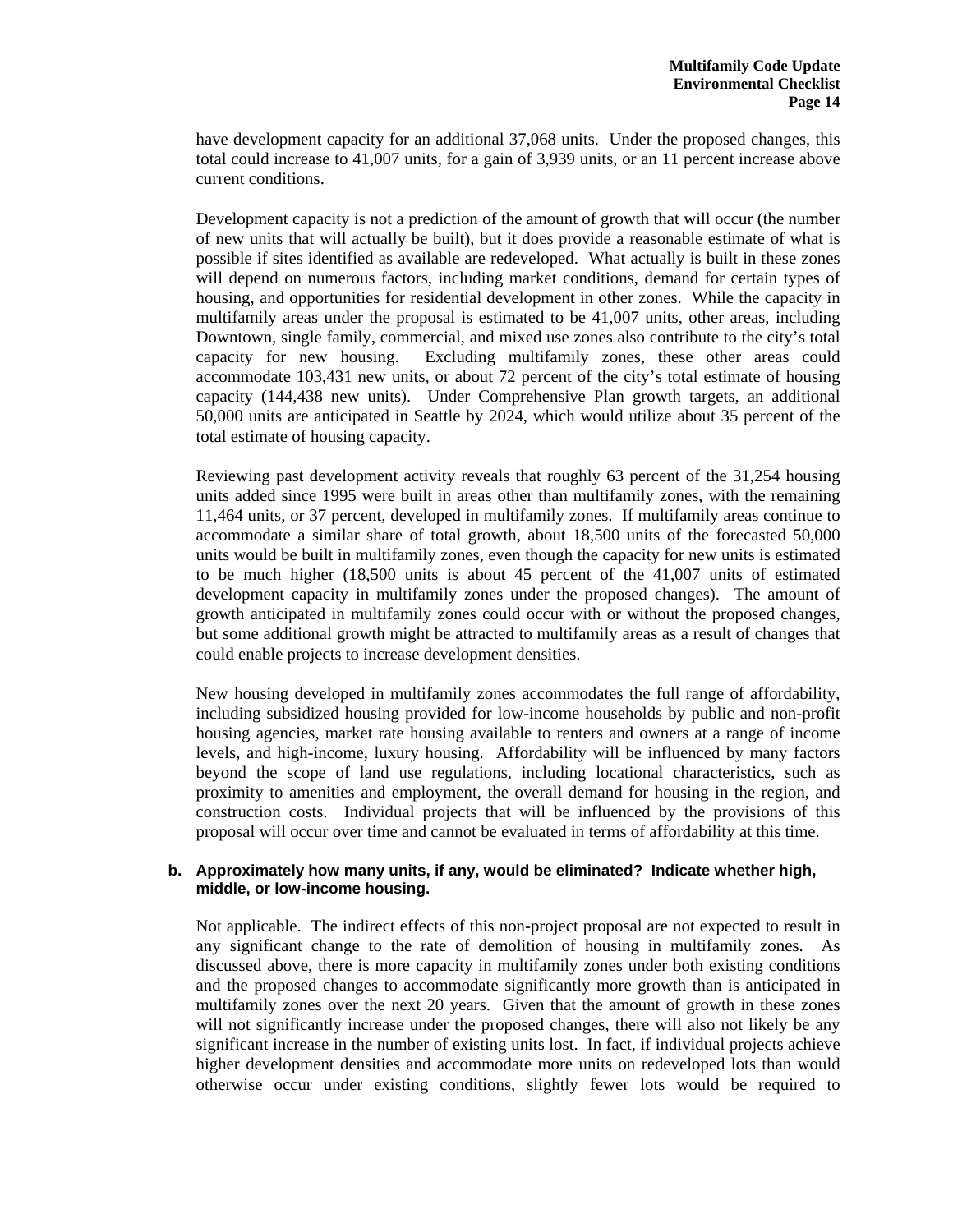accommodate the same number of units, which in turn could reduce the loss of units because fewer existing structures would be demolished.

An estimate of the number of units that could be eliminated by redevelopment in multifamily zones is provided by totaling units in existing structures on parcels identified in the City's capacity analysis as potentially available for redevelopment. However, this total would reflect a condition where all available sites would be redeveloped, which is very unlikely to occur over the time period considered in this analysis. Creating the estimated capacity for 41,007 new units would require the demolition of 8,119 existing units. More than half of theses units (4,335) would be existing single family dwellings, while the remaining 3,783 would be units in multifamily structures of some type. The greatest number of units lost would be in the L1 and L3 zones, which account for about 57% of the total lost units. However, the ratio of lost units to new units (the percentage of lost units relative to new replacement units) is highest in the LDT and L1 zones.

| Zone             | <b>Capacity for</b> | <b>Units lost</b> |                    | Lost units as |              |
|------------------|---------------------|-------------------|--------------------|---------------|--------------|
|                  | new units           |                   |                    |               | a percentage |
|                  |                     | Single family     | <b>Multifamily</b> | <b>Total</b>  | of new units |
| <b>LDT</b>       | 2,298               | 810               | 199                | 1,010         | 44%          |
| L1               | 6,180               | 1,474             | 788                | 2,262         | 37%          |
| L <sub>2</sub>   | 5,987               | 904               | 326                | 1,230         | 21%          |
| <b>L3&amp;L4</b> | 15,513              | 1,076             | 1,324              | 2,400         | 15%          |
| <b>MR</b>        | 7,286               | 71                | 1,073              | 1,144         | 16%          |
| <b>HR</b>        | 3,884               | 0                 | 73                 | 73            | 2%           |
|                  |                     |                   |                    |               |              |
| TOTAL            | 41,007              | 4,335             | 3,783              | 8,119         |              |

# **c. Proposed measures to reduce of control housing impacts, if any:**

The proposal includes provisions for increased height and density in specified Lowrise 3, Midrise, and Highrise zones for projects contributing to affordable workforce housing. Since current Lowrise and Midrise zoning does not include such provisions, there would be more new units affordable to targeted households produced under the proposed changes than would otherwise occur under regular market conditions.

The following chart shows the number of affordable units that could be produced if all lots identified in the City's capacity analysis as potentially available for redevelopment in eligible locations are developed to the maximum height and FAR allowed with the bonus of affordable housing. The number of units likely to be produced under the amount of growth expected in these zones over the next 20 years would be much less.

| <b>Estimated Bonus Units</b> |                    |  |  |
|------------------------------|--------------------|--|--|
| Zone                         | <b>Bonus units</b> |  |  |
| L3                           | 324                |  |  |
| MR                           | 159                |  |  |
| $HR*$                        | 224                |  |  |
| <b>TOTAL</b>                 | 707 units          |  |  |

\*To calculate bonus units for HR, only lots greater than 9,000 sq. ft.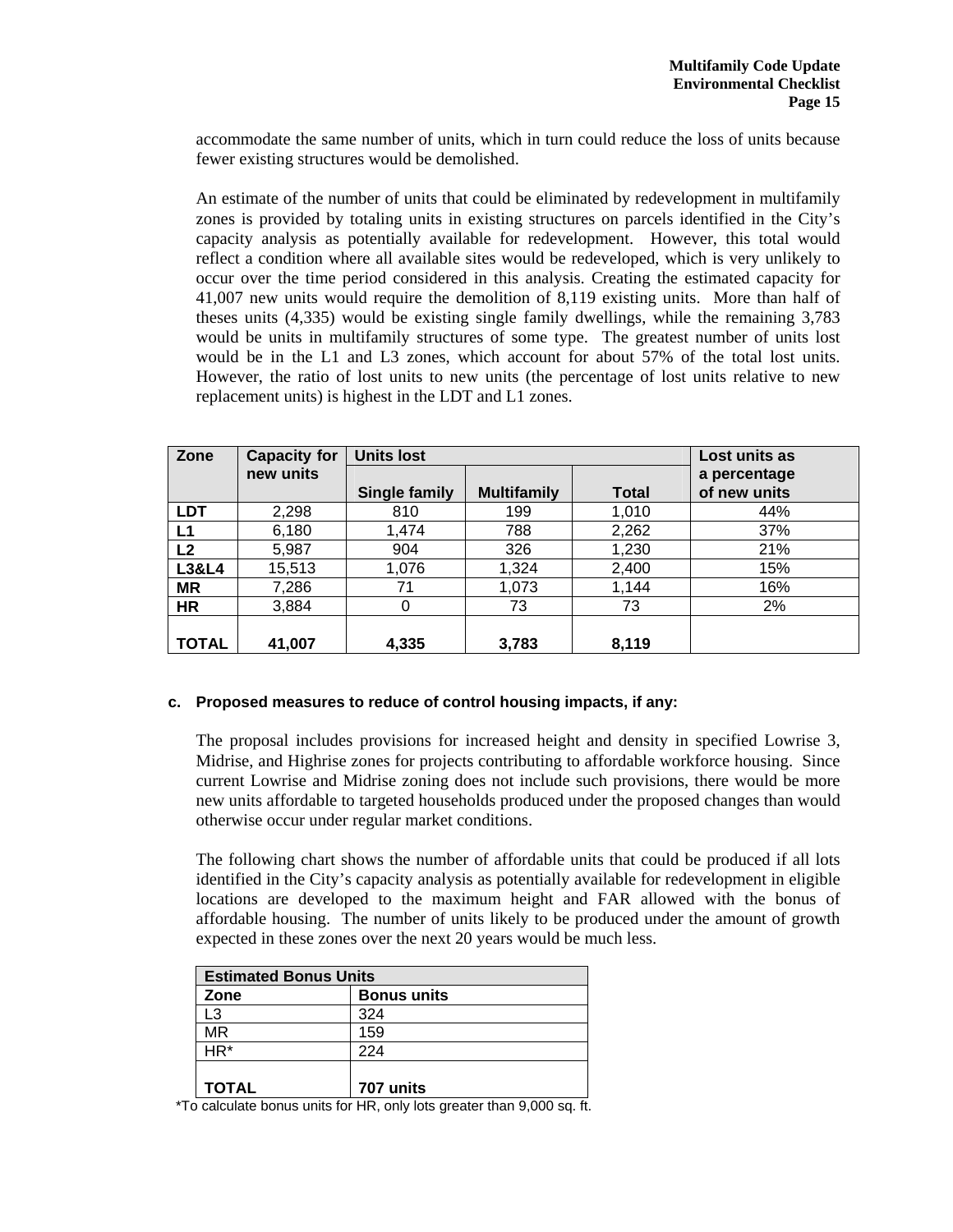were considered for development at maximum density as a tower; other lots were assumed to be developed as MR.

#### **10. Aesthetics**

**a. What is the tallest height of any proposed structure(s), not including antennas; what is the principal exterior building material(s) proposed?** 

Not applicable. This is a non-project proposal and does not include any construction or development activity. Limited increases in height limits are proposed from 30 feet to 37 feet in L3 zones within specified locations, from 60 feet to 75 feet in MR zones in specified locations, and from 240 feet to 300 feet in HR zones under specified conditions. Projects and development consistent with this proposal will occur over time and cannot be evaluated in terms of exterior building materials at this stage.

## **b. What views in the immediate vicinity would be altered or obstructed?**

Not applicable. This is a non-project proposal. Projects and development consistent with this proposal will occur over time and cannot be evaluated in terms of view alteration at this stage. Overall, the additional height proposed (outlined above) could result in private view blockage. This is not anticipated to be significant when compared to the current height limits.

Individual development projects that utilize the proposed legislation's zoning and development regulation changes will be subject to environmental review (if they meet or exceed thresholds for environmental review) for height, bulk and scale impacts and the City's Design Review Program.

## **c. Proposed measures to reduce or control aesthetic impacts, if any:**

Proposed amendments to the design guidelines are intended to improve the aesthetics of street front spaces in multifamily residential zones for buildings that are subject to the design review process, including both residential and multifamily residential structures.

The indirect effects of other changes may improve aesthetic impacts of new development in multifamily residential zones. See discussion in Section D, Supplemental Sheet for Nonproject Actions.

#### **11. Light and Glare**

## **a. What type of light or glare will the proposal produce? What time of day would it mainly occur?**

Not applicable. This is a non-project proposal. Existing light and glare standards are not proposed to be changed. Projects and development that utilize the proposed legislation's zoning and development regulation changes will be subject to environmental review (if they meet or exceed thresholds for environmental review) for light and glare impacts.

**b. Could light or glare from the finished project be a safety hazard or interfere with views?** 

Not applicable. This is a non-project proposal. Projects and development that utilize the proposed legislation's zoning and development regulation changes will be subject to regulations and environmental review (if they meet or exceed thresholds for environmental review) for light and glare impacts.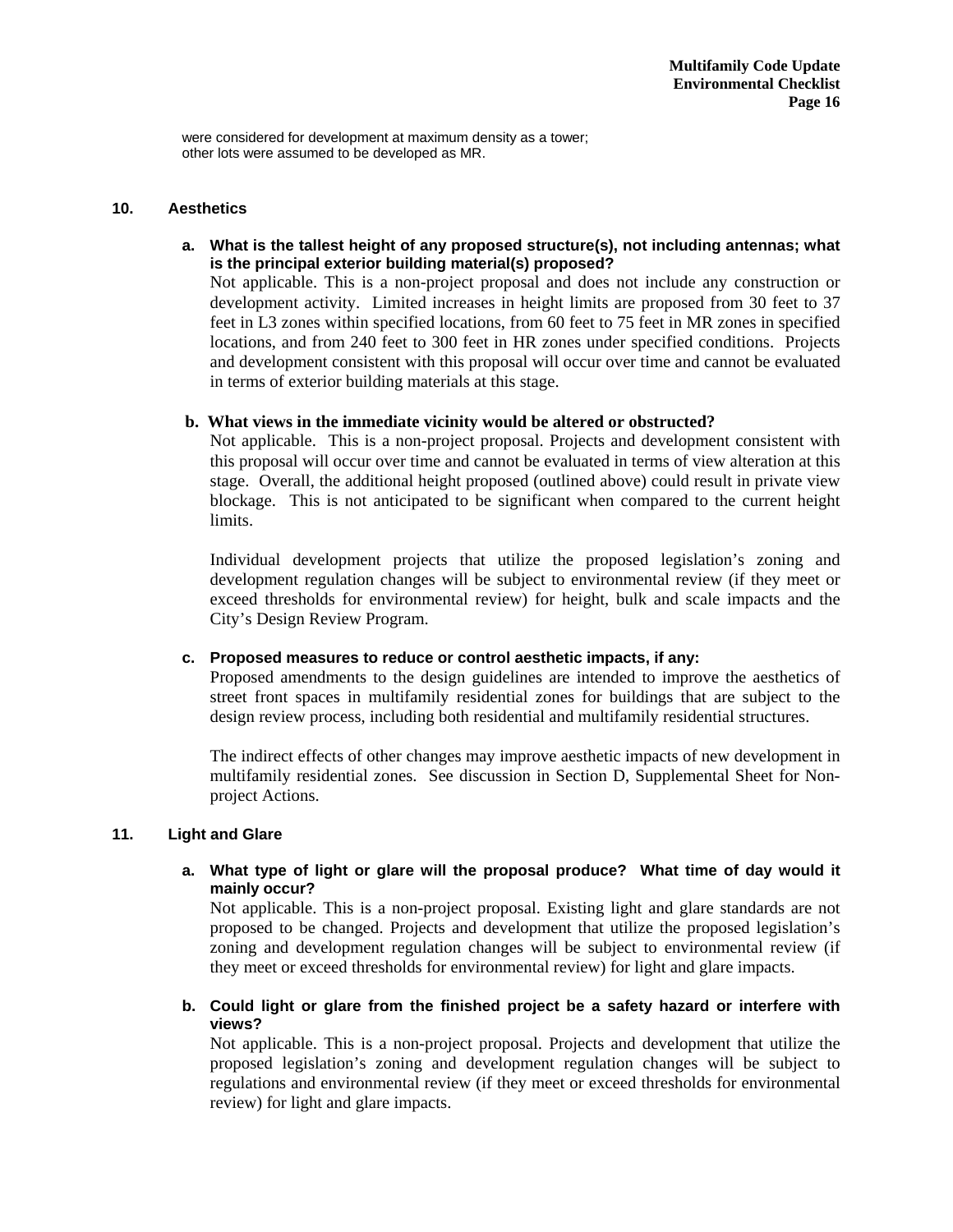# **c. What existing off-site sources of light or glare may affect your proposal?**

Not applicable. This is a non-project proposal. Ambient light and glare typical of urban areas exist in Seattle. The extent of light and glare affecting a given development project will be assessed through project-specific environmental review (if they meet or exceed thresholds for environmental review) and other regulations.

## **d. Proposed measures to reduce or control light and glare impacts, if any:**

Not applicable. This is a non-project proposal. Established policies and regulations to minimize or prevent hazards and other adverse light and glare impacts of specific development projects will not change. Projects and development that utilize the proposed legislation's zoning and development regulation changes will be subject to environmental review (if they meet or exceed thresholds for environmental review) and other regulations for light and glare impacts.

## **12. Recreation**

**a. What designated and informal recreational opportunities are in the immediate vicinity?** 

There are parks and other designated and informal recreational opportunities within and near Seattle's multifamily residential areas. In addition, each project multifamily developemtn would be required to provide on-site residential amenity space.

**b. Would the proposed project displace any existing recreational uses? If so, describe.**  Not applicable. This is a non-project proposal which is not likely to change the potential displacement of any existing recreational uses. Future residential structures in multifamily residential areas would likely provide less on-site outdoor recreation area than is provided under the current regulations. However, greater flexibility for how on-site residential amenity space is provided is likely to result in more usable and more frequently used recreation space.

Projects and development that utilize the proposed legislation's zoning and development regulation changes will be subject to environmental review (if they meet or exceed thresholds for environmental review) for recreation impacts. The indirect effects of this non-project proposal on recreational opportunities are discussed in Section D, Supplemental Sheet for Non-project Actions.

**c. Proposed measures to reduce or control impacts on recreation, including recreation opportunities to be provided by the project or applicant, if any:**  Not applicable. This is a non-project proposal. Individual projects will continue to be

required to provide on-site residential amenity space. Projects and development that utilize the proposed legislation's zoning and development regulation changes will be subject to environmental review (if they meet or exceed thresholds for environmental review) for impacts on recreation.

#### **13. Historical and Cultural Preservation**

**a. Are there any places or objects listed on, or proposed for national, state, or local preservation registers known to be on or next to the site? If so, generally describe.**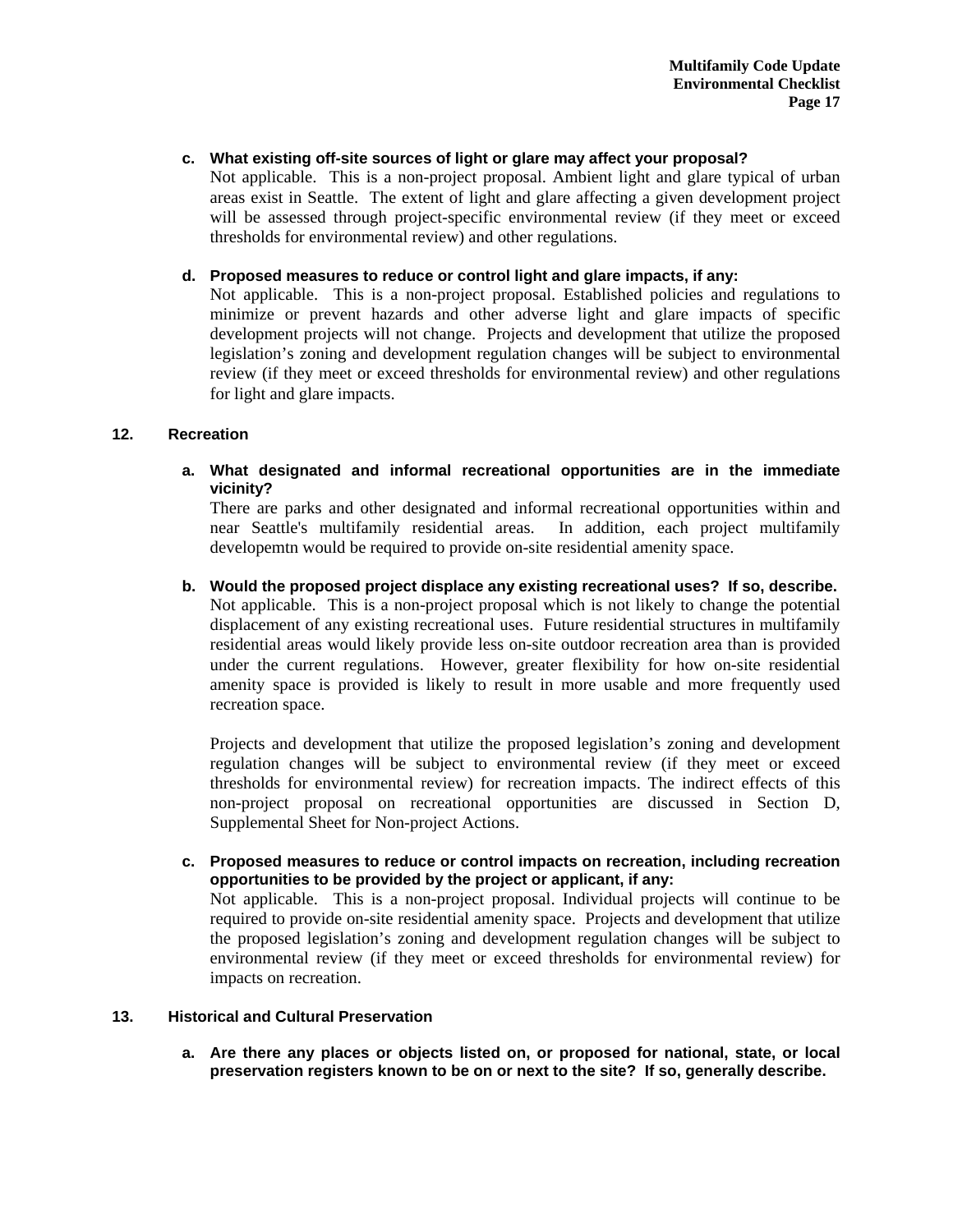This is a non-project proposal. Individual projects and development that utilize the proposed legislation's zoning and development regulation changes will be subject to the City's regulations related to historic and archaeologically significant landmarks as well as environmental review (if they meet or exceed thresholds for environmental review).

There are 53 designated Landmark structures and sites within Seattle's multifamily residential areas. The vast majority of the Historic Landmarks in existing Multi-family zones are institutions and public facilities (i.e. schools, churches, libraries, museums and firestations), large single family residences, and apartment buildings, which are generally not under great redevelopment pressure. Each of these structures/sites will be protected according to their landmark status, regardless of development pressures.

There are two historic districts that include multifamily zones, Columbia City, and Harvard Belmont. Development standards in these areas are specified by the Landmark District Guidelines. The code changes will have a negligible effect on these zones since the historic district guidelines prevail.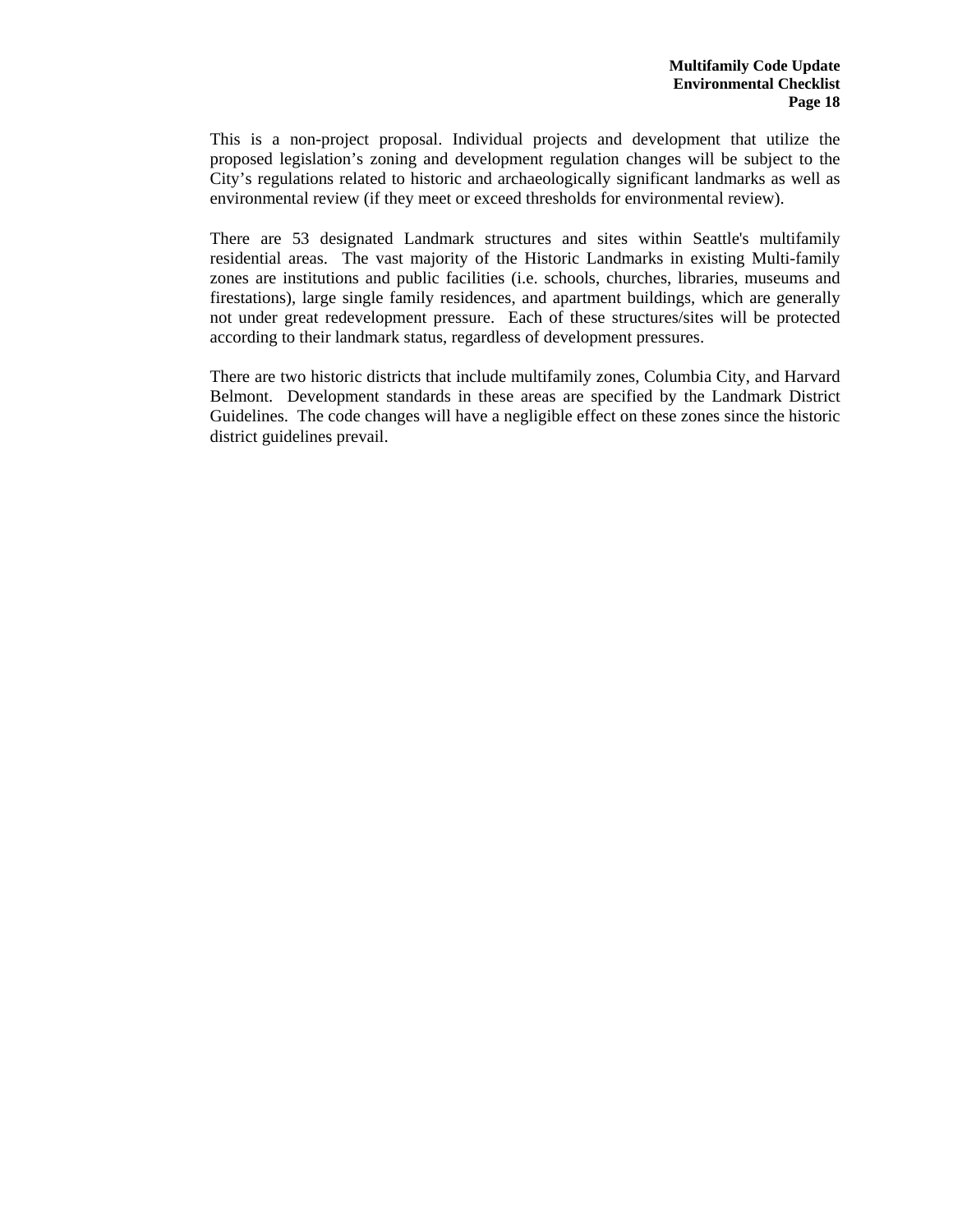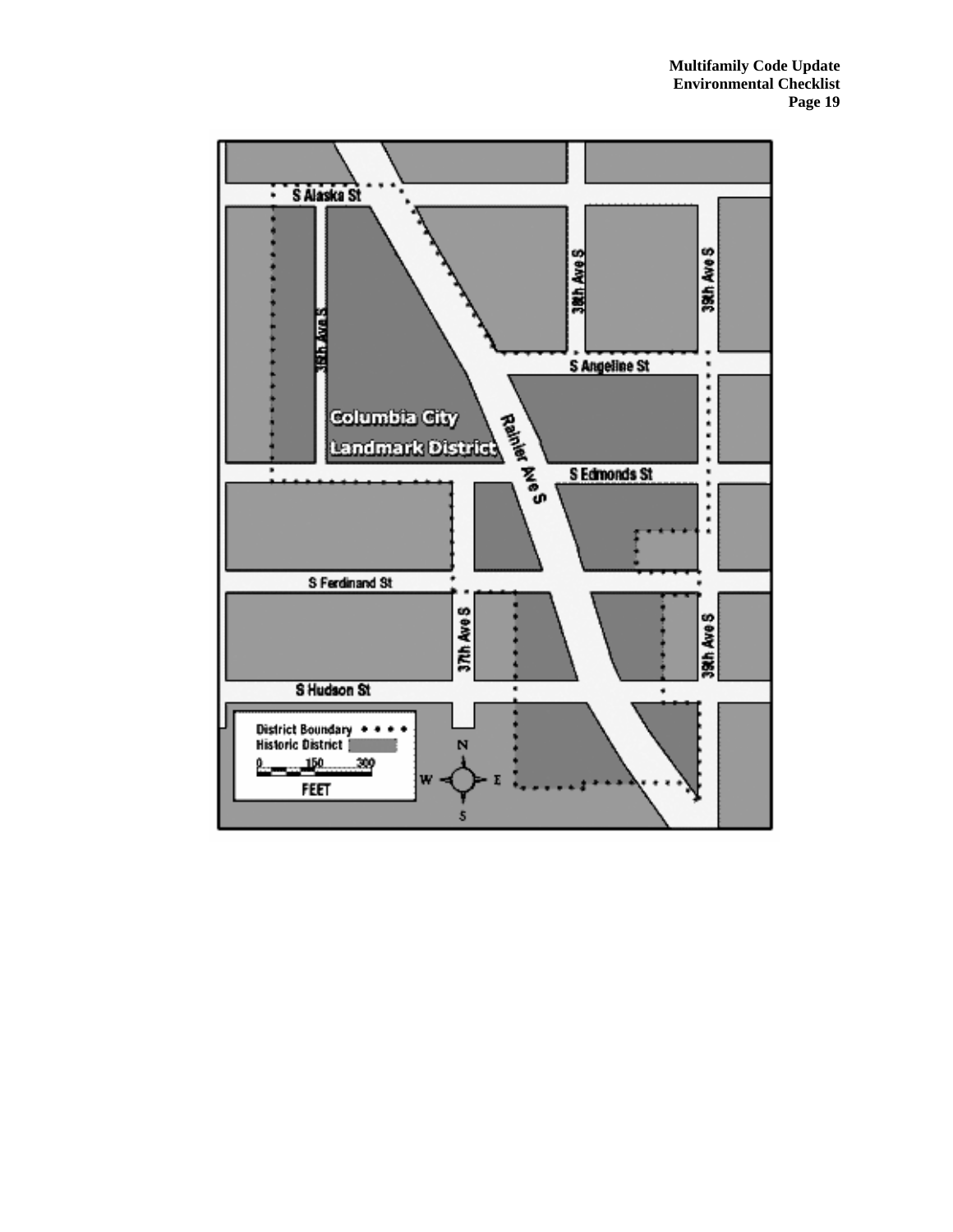

**b. Generally describe any landmarks or evidence of historic, archaeological, scientific, or cultural importance known to be on or next to the site?** 

Not applicable. This is a non-project proposal. Individual projects and development that utilize the proposed legislation's zoning and development regulation changes will be subject to the City's regulations related to historic and archaeologically significant landmarks as well as environmental review (if they meet or exceed thresholds for environmental review).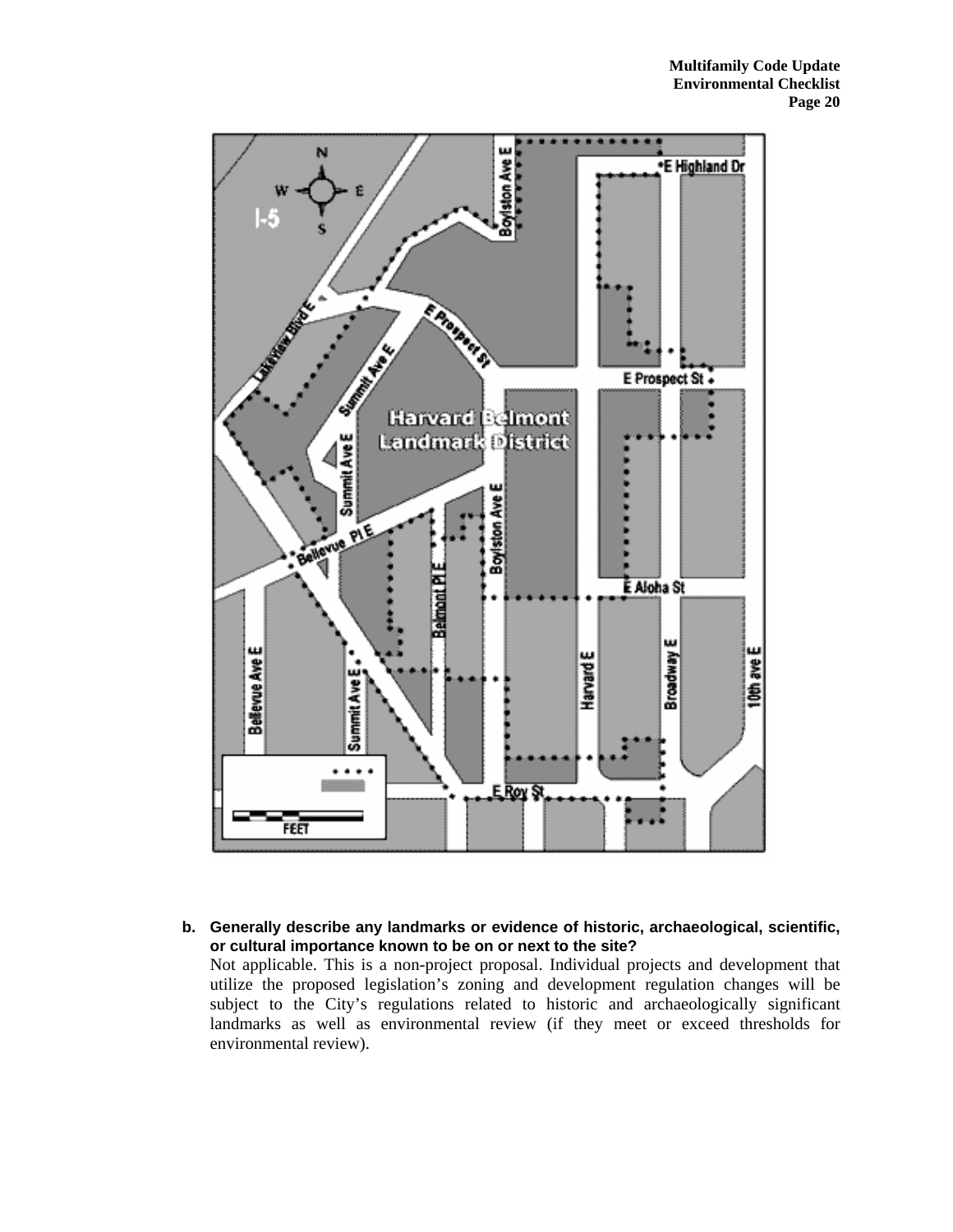# **c. Proposed measures to reduce or control impacts, if any:**

Not applicable. The indirect impacts of this non-project proposal on historic and cultural resources are discussed in Section D, Supplemental Sheet for Non-project Actions. There are established policies and regulations to maintain and preserve significant historic sites and structures and to provide the opportunity for analysis of archaeological sites during review of specific development projects. Projects involving structures or sites which have been designated as historic landmarks are subject to compliance with the Landmarks Preservation Ordinance.

In the HR zone, to continue to encourage the preservation of designated Seattle Landmark structures, the current height incentive for Landmark preservation is proposed to be modified by establishing provision for the transfer of development potential (TDP) from lots occupied by landmark structures, so that additional floor area can be added above the base height and FAR limits for residential towers located on other lots in the HR zone. The chart below identifies existing Landmark sites located in the First Hill Urban Center Village that would be eligible as sending lots for Landmark TDP.

| NAME                                   | <b>ADDRESS</b>      |
|----------------------------------------|---------------------|
| Stimson/Green House                    | 1204 Minor Ave      |
| U.S. Assay Office/German House         | 613 9th Ave         |
| St James Cathedral, Rectory / Site     | 9th Ave / Marion St |
| <b>Trinity Parish Episcopal Church</b> | 609 8th Ave         |
| Seattle 1st Baptist Church             | 1121 Harvard Ave    |
|                                        |                     |

### **Designated Seattle Landmarks eligible as HR TDP sending lots**

# **14. Transportation**

**a. Identify public streets and highways serving the site, and describe the proposed access to the existing street system. Show on site plans, if any.** 

Multifamily zones are served by the entire street system, including arterials with access to highways.

**b. Is the site currently served by public transit? If not, what is the approximate distance to the nearest transit stop?** 

Not applicable. This is a non-project proposal. Generally, Seattle's multifamily residential zones are well served by public transit in terms of both frequency of transit stops and headways.

**c. How many parking spaces would the completed project have? How many would the project eliminate?** 

Not applicable. The direct and indirect effects of this non-project proposal, are discussed in Section D, Supplemental Sheet for Non-project Actions.

**d. Will the proposal require any new roads or streets, or improvements to existing roads or streets, not including driveways? If so, generally describe (indicate whether public or private).** 

Not applicable. This proposal is a non-project action and is not expected to require new roads or streets. New development on streets not meeting City standards will be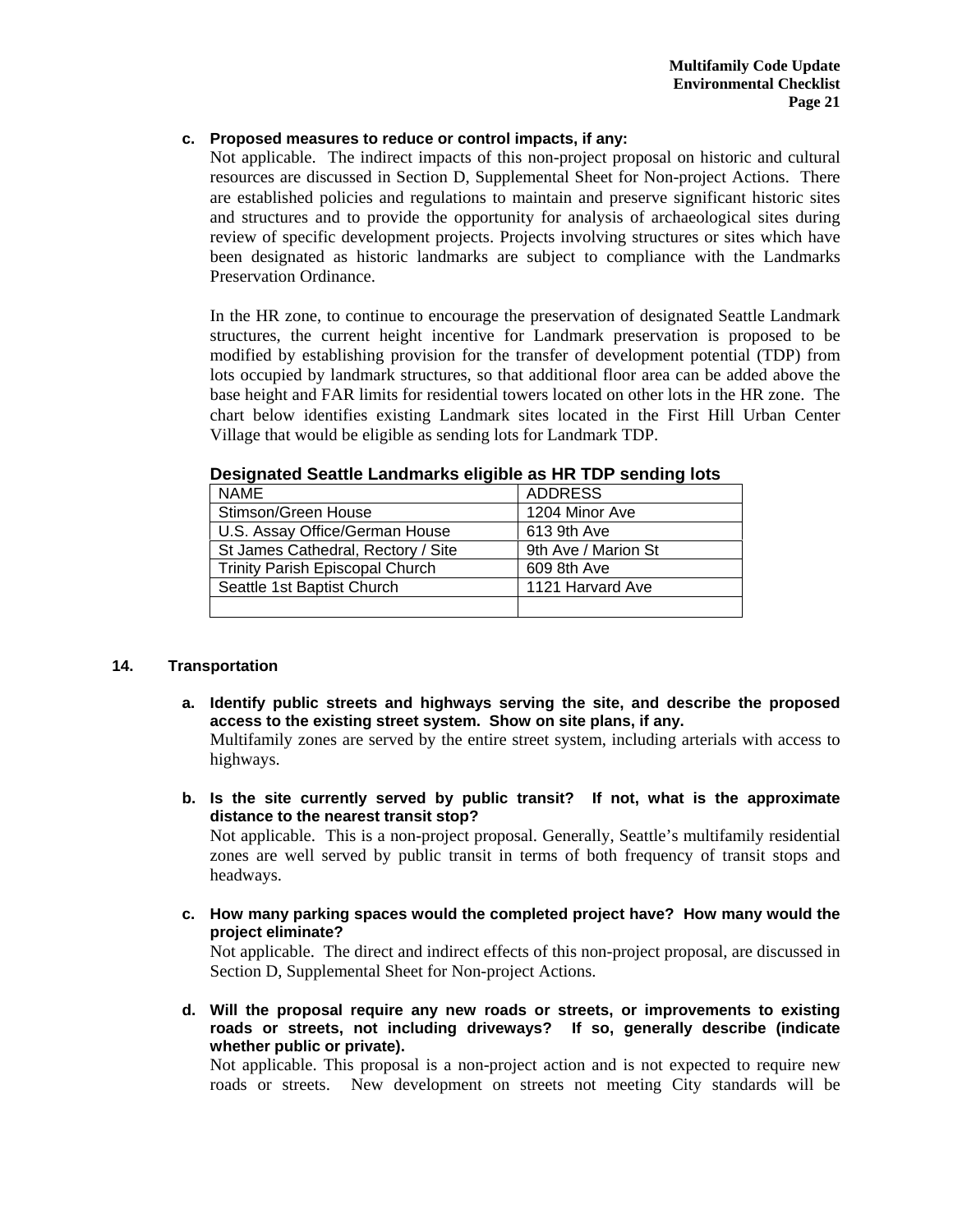responsible for improvements pursuant to the Land Use and Street Use Codes, the Street Improvements Manual and other applicable requirements.

- **e. Will the project use (or occur in the immediate vicinity of) water, rail, or air transportation? If so, generally describe.**  Not applicable. This proposal is a non-project action. Indirect effects of the proposal are not likely to affect water or air transportation. Certain multifamily zones are in the vicinity of Link Light Rail.
- **f. How many vehicular trips per day would be generated by the completed project? If known, indicate when peak volumes would occur.**  Not applicable. The direct and indirect effects of this non-project proposal on vehicle trips are discussed in Section D, Supplemental Sheet for Non-project Actions.
- **g. Proposed measures to reduce or control transportation impacts, if any:**  Not applicable. This proposal is a non-project action.

## **15. Public Services**

- **a. Would the project result in an increased need for public services (for example: fire protection, police protection, health care, schools, other)? If so, generally describe.**  Not applicable. The proposed amendments are not expected to change potential demand for public services. The indirect effects of this non-project proposal on public services are discussed in Section D, Supplemental Sheet for Non-project Actions.
- **b. Proposed measures to reduce or control direct impacts on public services, if any.**  Not applicable. This proposal is a non-project action and does not involve construction or development activity.

#### **16. Utilities**

**a. Utilities currently available at the site: electricity, natural gas, water, refuse service, telephone, sanitary sewer, septic system, other.** 

Seattle multifamily residential zones are extensively developed and are served by all the utilities listed above except for septic systems. Other utilities available include cable television and internet access.

**b. Describe the utilities that are proposed for the project, the utility providing the service, and the general construction activities on the site or in the immediate vicinity which might be needed:** 

Not applicable. The proposed amendments are not expected to change potential demand for utility services or the specific services to be provided, which are decided on a site-bysite basis. The indirect effects of this non-project proposal on utilities are discussed in Section D, Supplemental Sheet for Non-project Actions.

# **C. SIGNATURE**

Signature provided following section D below.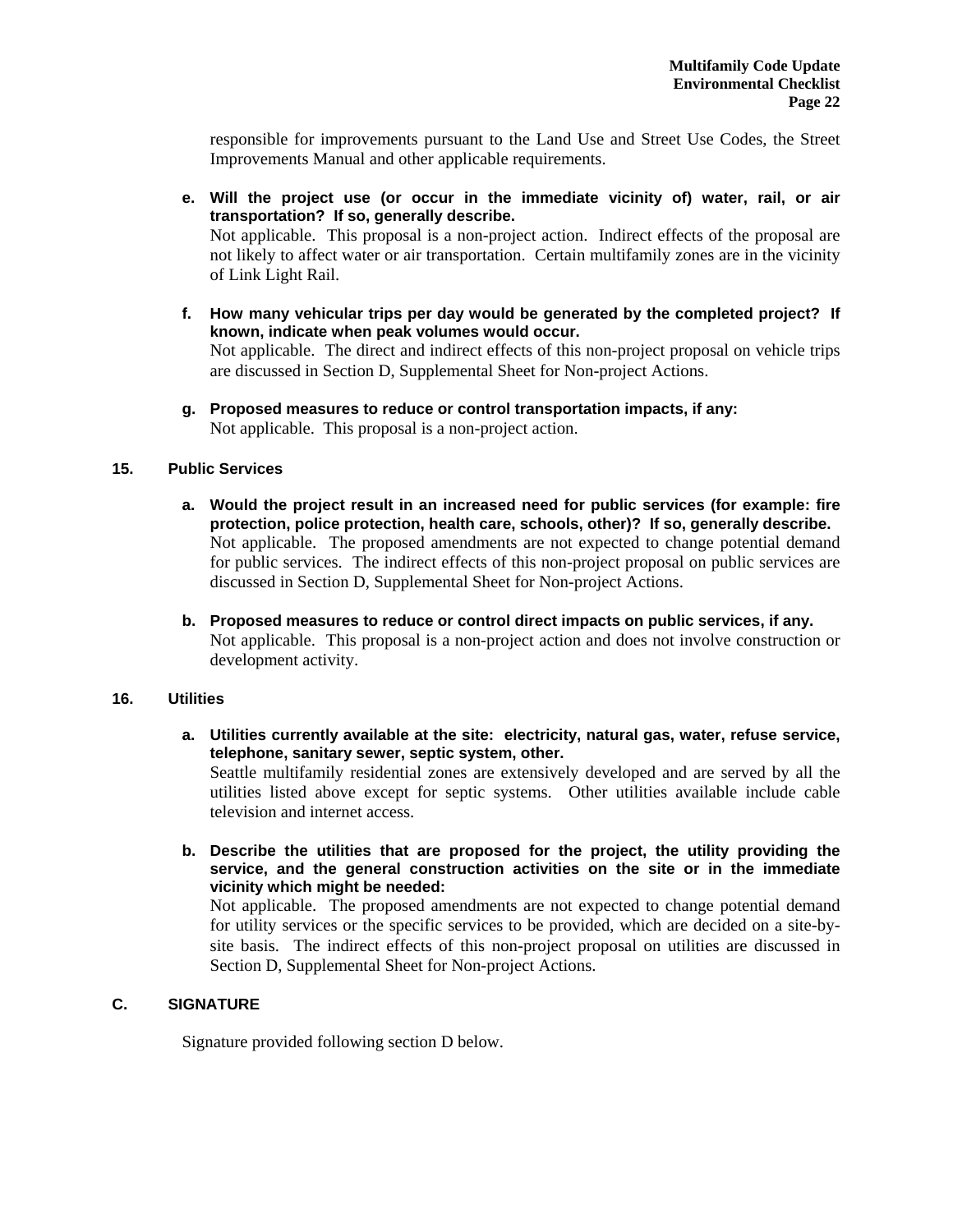## **D. SUPPLEMENTAL SHEET FOR NON-PROJECT ACTIONS**

Because these questions are very general, it may be helpful to read them in conjunction with the list of the elements of the environment.

When answering the questions, be aware of the extent of the proposal, or the types of activities likely to result from the proposal, would affect the item at a greater intensity or at a faster rate than if the proposal were not implemented. Respond briefly and in general terms.

# **1. How would the proposal be likely to increase discharge to water; emissions to air; production, storage, or release of toxic or hazardous substances; or production of noise?**

The proposed amendments to the Land Use Code would be unlikely to result in any major changes to the rate of development or patterns of development in the multifamily zoned areas of the City. As a result it is expected that the potential for increased impacts to water, air (including green house gas emissions), or noise or additional release of hazardous substances is expected to be minor. There may be marginally increased stormwater runoff from greater lot coverages in certain zones, although this is regulated by ordinances listed below. Runoff from construction projects should be normal, although the incentive to redevelop may spur increased development rates in certain zones and thus increase noise levels in areas prone to redevelopment under the proposed code changes.

# **Proposed measures to avoid or reduce such increases are:**

As discussed above, the potential for indirect impacts of this non-project proposal are expected to be minor. The existing regulatory framework, i.e., the Land Use Code, The Shoreline Master Program, Environmentally Critical Areas Ordinance, and the City's SEPA ordinance will address impacts during review of development proposals on a project-specific basis. Proposals to limit the size of surface parking lots are expected to help reduce run-off of pollutants from impervious surfaces.

# **2. How would the proposal be likely to affect plants, animals, fish or marine life?**

The proposed amendments to the Land Use Code would be unlikely to result in any major changes to the rate of development or patterns of development in the multifamily residential areas of the City. As a result, the potential for increased environmental impacts to plants, animals, fish or marine life is minor. On a site-by-site basis, future development projects could potentially result in plant and animal impacts as a result of clearing vegetation or habitat that may be present on these sites.

#### **Proposed measures to protect or conserve plants, animals, fish, or marine life are:**

As discussed above, the potential for indirect impacts of this non-project proposal are expected to be minor. The existing regulatory framework, i.e., the Land Use Code, The Shoreline Master Program, Environmentally Critical Areas Ordinance, and the City's SEPA ordinance will address impacts during review of development proposals on a project-specific basis.

## **3. How would the proposal be likely to deplete energy or natural resources?**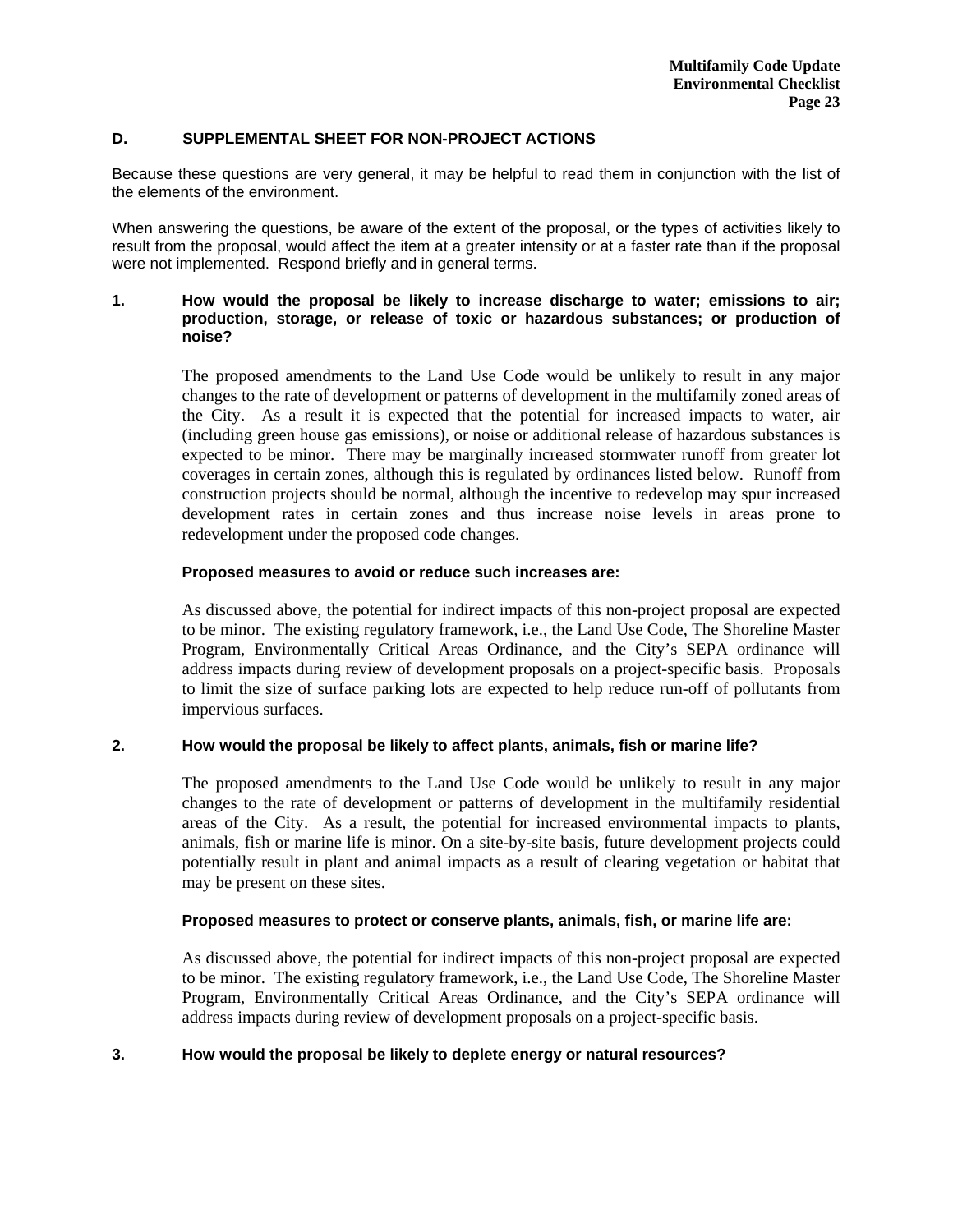The proposed amendments to the Land Use Code would be unlikely to result in any major changes to the rate of development or patterns of development in the multifamily residential areas of the City. As a result, the potential for increased depletion of energy and natural resources is minor. Increased housing density can in certain cases may reduce demands for energy and natural resources. Urban development patterns, such as in Seattle, can reduce energy comsumption by clustering services and having a good land use mix. This allows people to more freely walk and use transit for work and pleasure trips. Building heating costs may also be reduced per household since multifamily units typically result in more common wall area, which is more thermally efficient.

## **Proposed measures to protect or conserve energy and natural resources are:**

In the long-term the proposed amendments are specifically designed to reduce consumption of fossil fuels and conserve natural resources by encouraging projects to locate in existing developed urban areas.

**4. How would the proposal be likely to use or affect environmentally sensitive areas or areas designated (or eligible or under study) for governmental protection; such as parks, wilderness, wild and scenic rivers, threatened, or endangered species habitat, historic or cultural sites, wetlands, floodplains, or prime farmlands?** 

Future development on specific parcels would likely have little effect on historic sites and districts that are located in the multifamily zones. Future development has a low potential to affect environmentally sensitive areas, parks, wetlands, or floodplains, since these types of areas are limited within the highly developed multifamily residential areas of the City.

# **Proposed measures to protect such resources or to avoid or reduce impacts are:**

The existing regulatory framework, i.e., the Land Use Code, The Shoreline Master Program, Environmentally Critical Areas Ordinance, Landmarks Preservation Ordinance and the City's SEPA ordinance will address impacts during review of development proposals on a projectspecific basis. In addition, zoning incentives are proposed in HR zones to help to preserve First Hill landmark structures.

# **5. How would the proposal be likely to affect land and shoreline use, including whether it would allow or encourage land and shoreline uses incompatible with existing plans?**

The proposed amendments to the Land Use Code would be unlikely to result in any major changes to the rate of development or patterns of development in the multifamily residential areas of the City. The objectives of the Multifamily code update and its proposed amendments are moderate adjustments to the existing multifamily residential regulations to clarify and further goals of the Seattle Comprehensive Plan's urban center and village strategies and Neighborhood Plans. As a result, the proposal is unlikely to have major effects to land and shoreline use. The effects to land and shoreline use from the proposed amendments are described below.

# Land and Shoreline Use

This is a non-project proposal, so specific environmental impacts can not be predicted. Generally speaking, the environmental impacts of the proposed code change will primarily be associated with slight increases in housing capacity in certain multifamily zones. This can have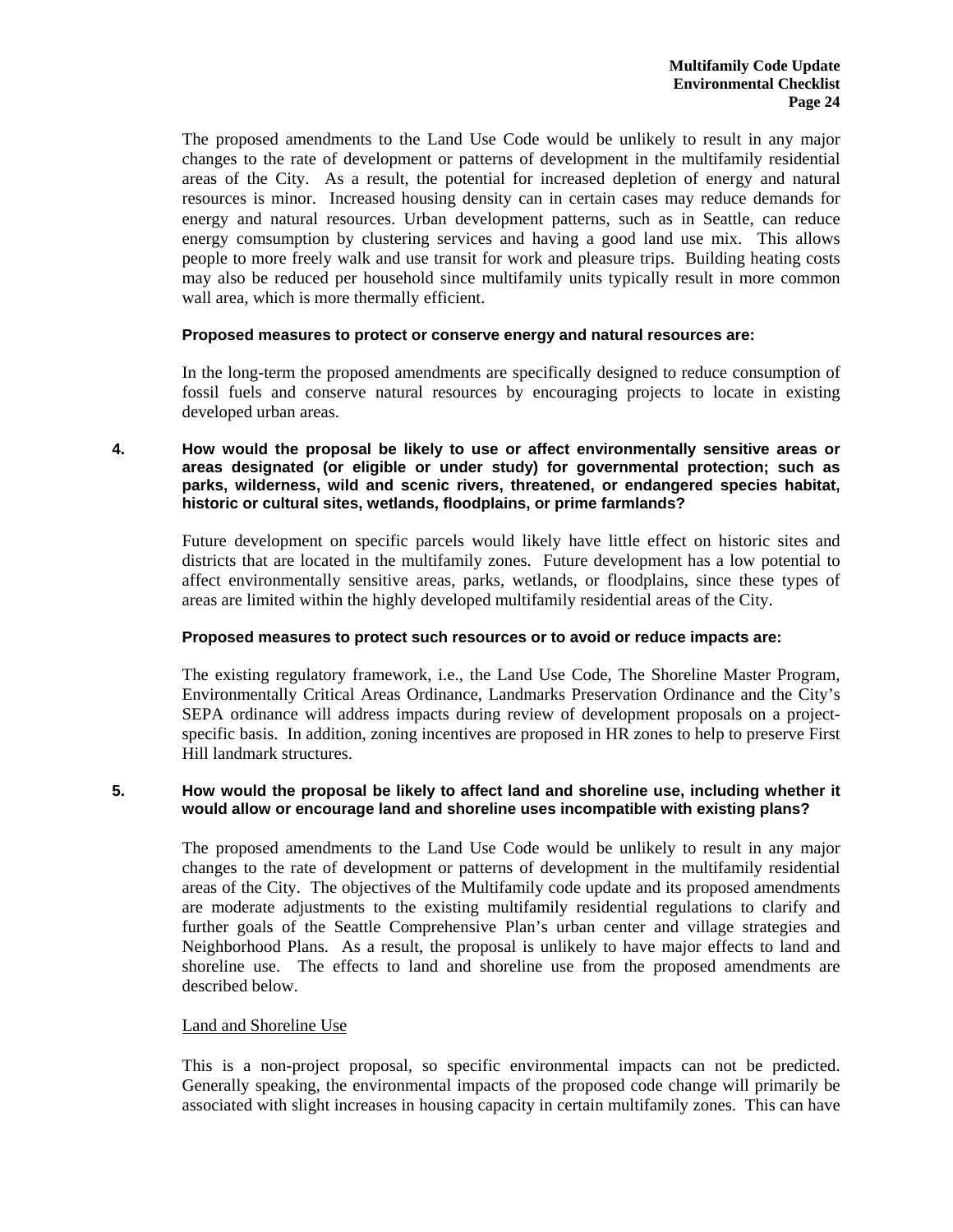positive impacts including reduced transportation and heating costs. Negative impacts could include increased noise levels and private view blockage.

The Multifamily Code Update proposal does not propose any major changes in zoning designations, or rezones to, or from, residential or non-residentiall zones, and does not propose changes to the primary role of multifamily residential zones as places that are primairily residential in nature, with some allowance in certain zones for business to be conducted providing goods and services. Because there are no major changes in zoning designations or requirements, there are not anticipated to be significant increases in incompatibility with adjacent uses.

#### **Proposed measures to avoid or reduce shoreline and land use impacts are:**

Development above SEPA thresholds will continue to be reviewed on a project basis and any land use related impacts identified and mitigated as part of the project's SEPA decision.

## **6. How would the proposal be likely to increase demands on transportation or public services and utilities?**

None of the proposed amendments to multifamily residential zoning, height, bulk and density standards standards are expected to result in significant adverse impacts to traffic or parking or public services and utilities. While a few of the proposed amendments to development standards could result in either increased traffic or increased parking demand in some areas, the overall effect to traffic and parking is expected to be negligible. Impacts from amendments that would change development standards are described below.

# Parking and Transportation

*Parking Impacts*. The proposal would generally reduce parking requirements in many situations and eliminate them based on area characteristics. These changes are consistent with recently adopted changes for multifamily use in commercial zones. Residential use in multifamily zoned areas located within Urban Centers and Station Area Overlay Districts would have no minimum parking requirement, except that, within the area identified in the Land Use Code as the University District Parking Impact Area would be retained. Elsewhere, one parking space would be required per unit, except that current reductions for low-income, low income elderly, low income disabled, and other special types of residences would be retained, as well as requirements for additional parking established in the Alki Area Parking Overlay.

The proposed revisions would result in minor changes to the code requirements for multifamily uses and are not expected to result in adverse impacts to traffic or parking. Currently, only one space per unit is required for structures with 10 or fewer ground-related units (i.e. townhouses). A significant share of the multifamily development in recent years has been in such projects, and, therefore, is already subject to the same parking requirement proposed for areas outside Urban Centers and Station Area Overlay Districts. Of the 4,200 permits issued for multifamily units in multifamily zones since January, 2005, 3,213 units, or about 77 percent, were issued for projects described as ground related townhouses in projects of less than 10 units. Since these units were already subject to the a parking requirement of one space per unit, the proposal to establish a minimum requirement of one parking space per unit for all multifamily development located in multifamily zones outside Urban Centers or station areas is not expected to result in a significant change in the amount of on-site parking provided.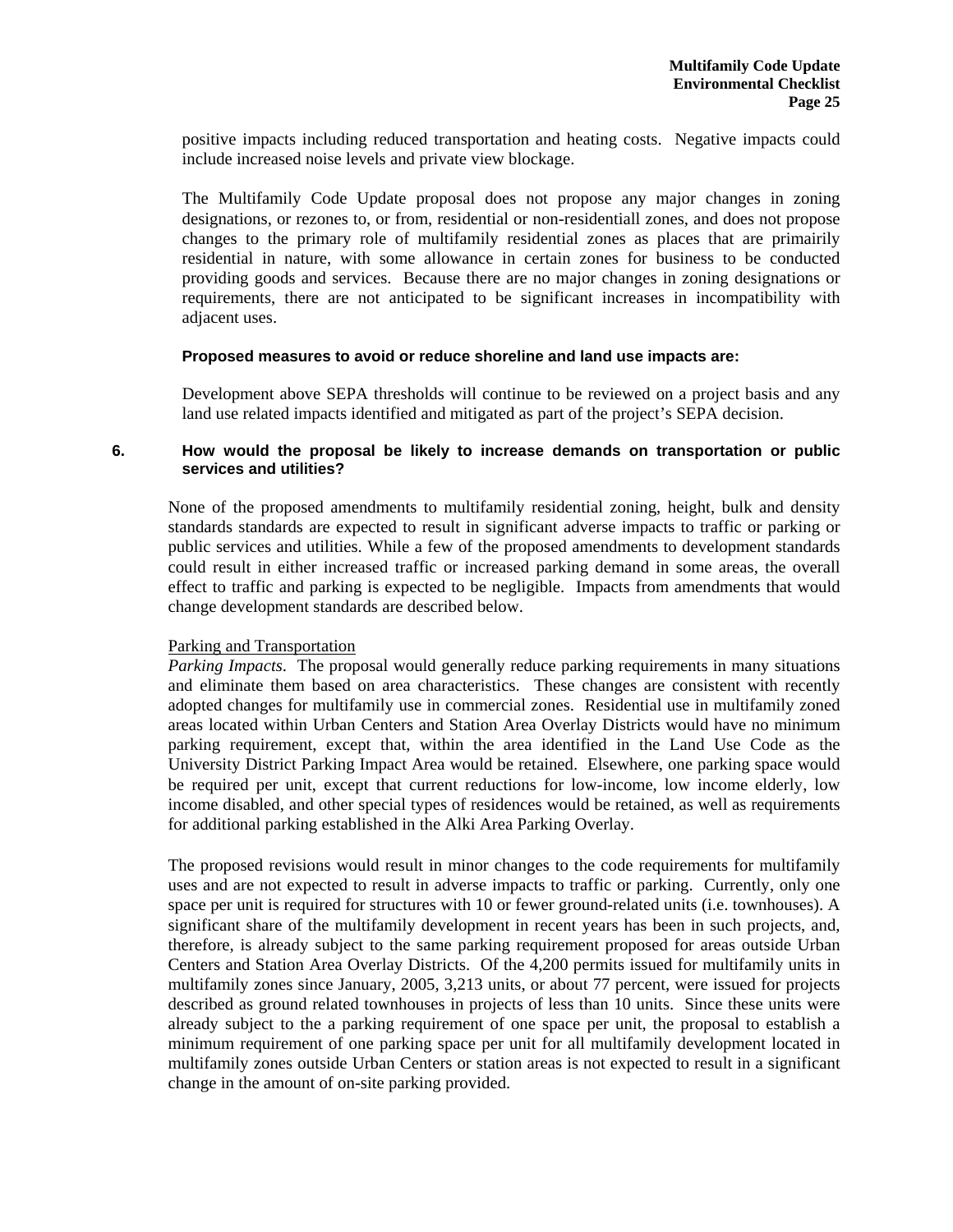With regards to larger projects, the *Seattle Comprehensive Neighborhood Parking Study Final Report* included surveys of 62 separate residential sites ranging in size from 31 to 62 units. The findings indicate that an average of 0.8 spaces were being provided per unit, while the demand was for only 0.6 spaces per unit. A recent study of Census data also revealed that households in multifamily buildings have significantly lower car ownership rates than other households. Households in buildings with five units or more have, on average, 0.8 cars, and a median of one car per household (source: U.S. Census Bureau; Census 2000; *5-Percent Public Use Microdata Sample (PUMS) Files*; Seattle Department of Transportation (SDOT) Analysis, December, 2004). Therefore, the revised Code requirement would still be consistent with expected demand and no new adverse parking impacts are expected. In Urban Centers (areas such as Capitol Hill, where residents have the best access to goods and services), the market will likely determine the appropriate supply of parking.

For Station Areas, this change would not affect on-street parking if parking around the station area is managed with time restrictions, parking meters, and/or residential parking zones (RPZ). Market conditions will likely set the parking supply for individual buildings. Managed on-street parking could affect existing employees and residents who want free-long term parking; however, the need to manage parking would be related to the station impacts and not the change in the Land Use Code.

For Urban Centers that include areas zoned multifamily, such as First Hill/Capitol Hill, Uptown Queen Anne, the University Community, and Northgate, on-street parking is managed in varying degrees. Some of these areas have free time-restricted parking, some have meters, and some have RPZs on residential streets. The level of parking management will need to be reviewed regularly to ensure that the most appropriate measures are in place. RPZs may need to be expanded based on development and demand changes. To the extent necessary for project success and financing, developments will continue to provide parking based on an assessment of market need. As mentioned for the station areas, the on-street parking management could affect existing employees and residents who want free long-term parking; however, the removal of minimum parking requirements within these areas, combined with on-street parking management, will provide additional support and incentives for non-automobile travel to and from these areas. For developments in Urban Centers where the market does not require parking, the removal of requirements will facilitate and encourage lower cost housing development. With ongoing onstreet parking management by the City, this code revision is expected to strengthen nonautomobile travel choices to Urban Centers and benefit overall traffic conditions without having an adverse impact on short-term parking conditions.

*Traffic Impacts***.** The extent to which there are traffic impacts associated with the proposed changes to multifamily zoning is largely a function of how many additional residential units would be built in these zones, compared to what could otherwise occur under existing zoning. One indicator of how the proposed changes could increase the potential for new residential units in multifamily zones is the resulting change in available development capacity. To calculate development capacity, the City uses a set of assumptions for identifying lots most likely to be available for redevelopment and the number of units that could be built on those lots, based on what the zoning allows and observations of recent projects. Zoning changes could influence the number of lots identified as available for redevelopment and/or the density of projects that can be built on these lots. The capacity for development is not a prediction of the amount of growth that will occur (the number of new units that will actually be built), but it does provide a reasonable estimate of what is possible if available sites are redeveloped.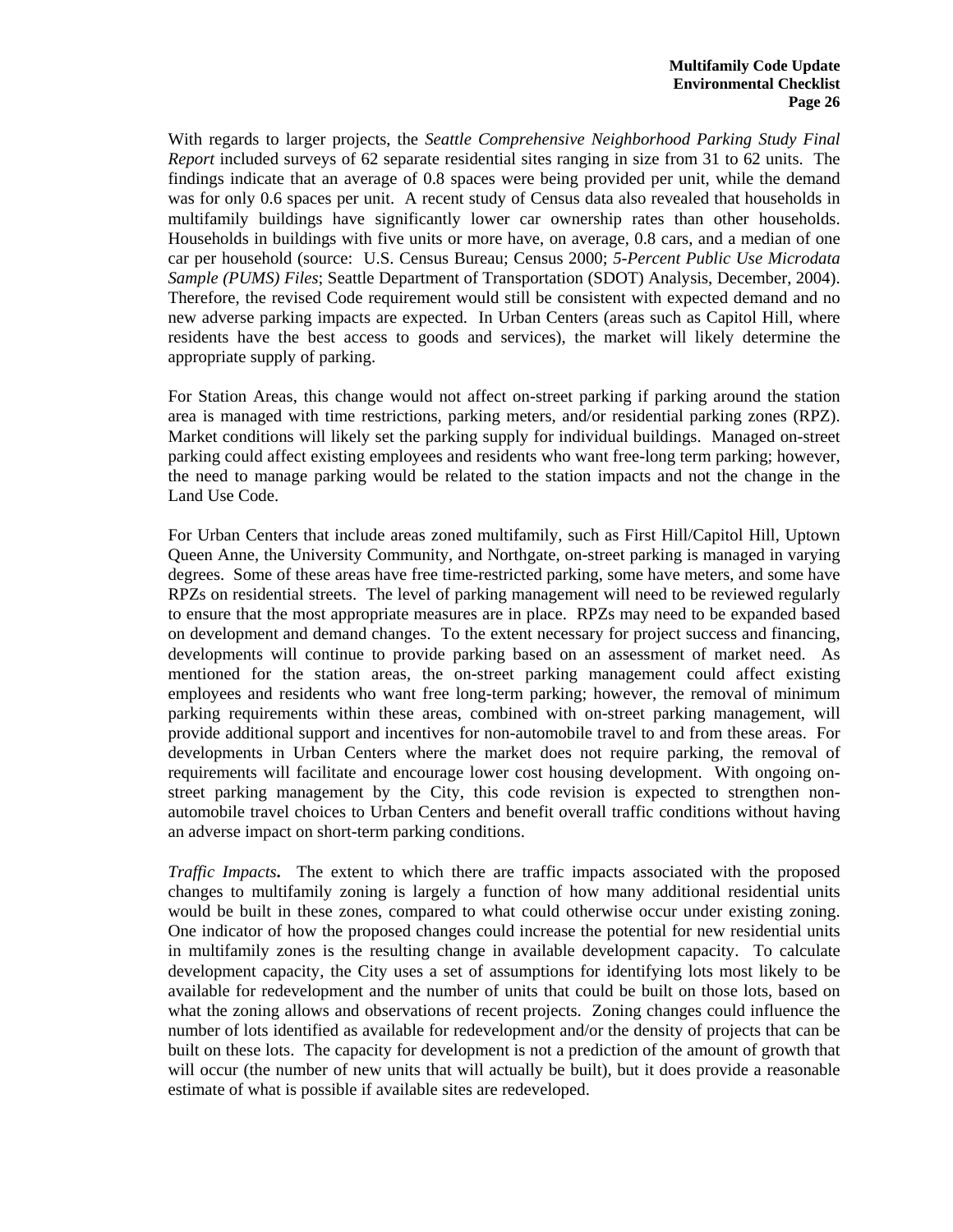Overall, it is estimated that the total development capacity in multifamily zones under current zoning would allow for an additional 37,068 units. Under the proposed changes, this total could increase to 41,007 units, a gain of 3,939 units, or an 11 percent increase above current conditions. What actually will be built in these zones depends on numerous factors, including market conditions, demand for certain types of housing, and opportunities for residential development in other zones. The nature of transportation impacts that could result from changes to multifamily zoning would depend on the additional amount of growth that could occur due to increases in density, the distribution of the growth throughout multifamily areas (i.e. widely dispersed growth throughout the city or concentrated growth in limited areas), and the transportation characteristics of areas where growth might occur.

Because the current density limits are retained in the LDT, L1 and L2 zones, the revised development standards associated with these changes are not expected to result in density increases that would have significant additional traffic impacts. While the density limits remain the same in these zones, the proposed changes to development standards are expected to increase the likelihood that more projects will be able to achieve the densities currently allowed. As a result, development capacity in these zones could increase by an estimated 686 units citywide, or about a six percent increase in the total capacity of these zones.

By eliminating the density limit, increased densities are possible in locations currently mapped L3 and L4. However, the greatest increases in potential development capacity are expected to occur in L3 and MR zones located inside urban centers, villages, and station area overlay districts as a result of the additional density possible through the height and floor area bonuses proposed for these locations. These locations account for about one third of the total area zoned L3 and slightly more than half of the total area zoned MR. This increase in capacity is estimated to allow for an additional 2,765 units, representing about a 23 percent increase above current capacity for the same zones. The capacity increase in these areas accounts for about 70 percent of the overall capacity increase of 3,939 units estimated for all multifamily zones.

Growth is expected to occur in locations where available capacity is sufficient to promote redevelopment. However, the capacity for development in an area will likely exceed the amount of growth that occurs over a given period of time. The capacity for multifamily areas under the proposed changes is estimated to be about 41,007 units. Other areas, including Downtown, single family, commercial, and mixed use zones elsewhere in the city also contribute to the total capacity for new housing. Combined, these areas outside of multifamily zones provide capacity for an estimated 103,431 units, or 72 percent of the city's total capacity for new housing (estimated to be 144,438 units). Projections for growth in Seattle anticipate an additional 50,000 units by 2024, which would utilize about 35 percent of the estimated total capacity for housing. Reviewing past development activity reveals that roughly 63 percent of the 31,254 housing units built since 1995 were located in areas other than multifamily zones, with the remaining 11,464 units, or 37 percent, developed in multifamily zones, even though multifamily zones provide considerably more capacity. The 18,500 units is about 45 percent of the estimated available capacity for 41,007 units. This amount of growth could occur in these zones with or without the proposed changes, but it is expected that some additional growth may be attracted to those areas where the changes will result in the ability to achieve greater development density.

For the purposes of this environmental analysis, it is assumed that if there is any additional potential impact for transportation impacts attributable to the proposal, it will most likely involve those areas where the changes will result in the greatest increase in capacity, relative to development under existing conditions. Under this assumption, those areas would include the L3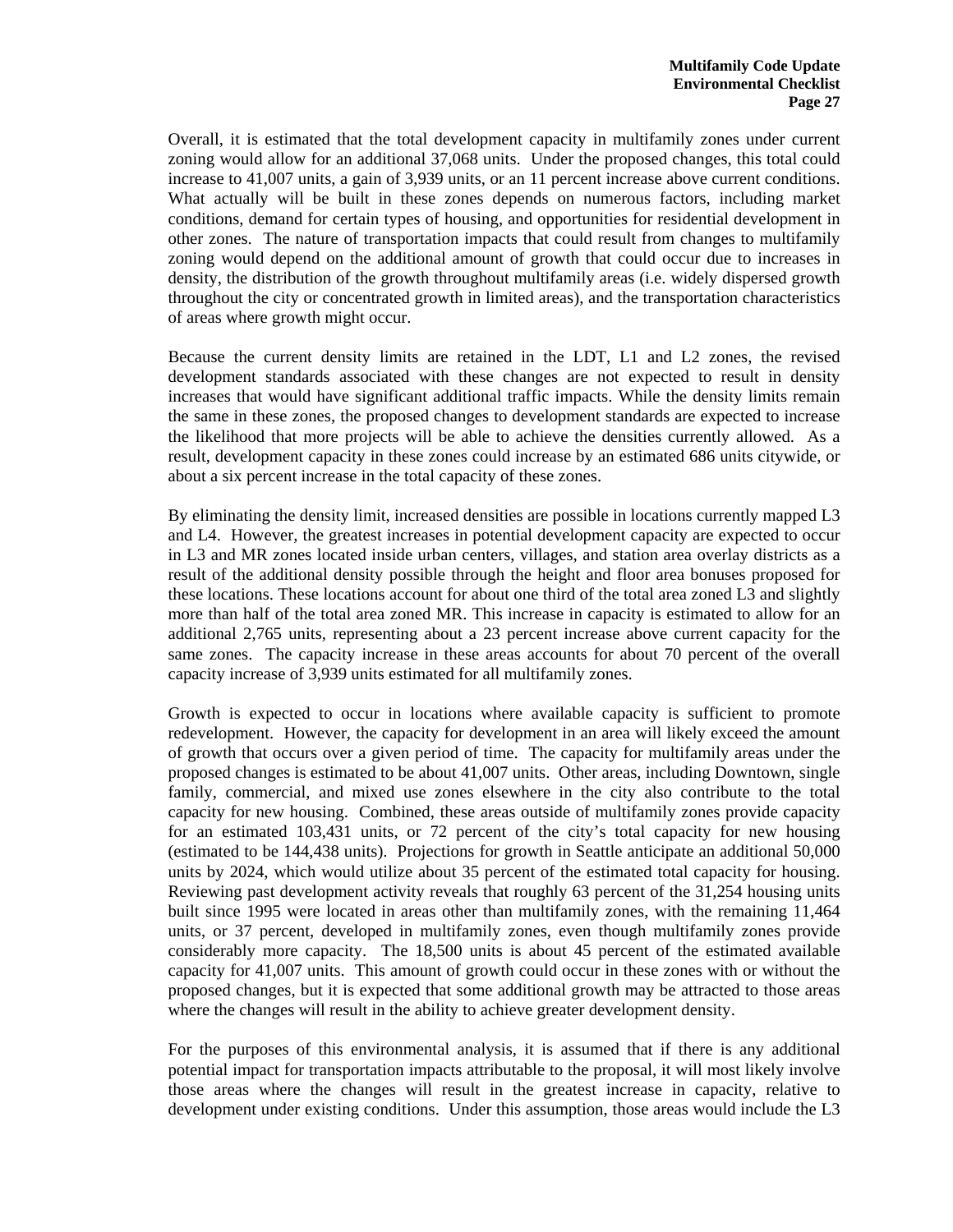and MR zones located in urban centers, villages, and station overlay areas where zoning incentives (additional structure height and floor area ratio) are proposed.

To put these increases in perspective, the increases in capacity as a percentage of total residential capacity of all zones in each area is shown on the chart below:

| <b>Urban Village</b>    | Percentage of<br>total capacity<br>in multifamily<br>zones under<br>current zoning | Percentage of<br>total capacity in<br>multifamily<br>zones with<br>proposed<br>changes | in<br><b>Increase</b><br>capacity<br>in<br>L3 and MR<br>zones (units) | <b>Total capacity</b><br>for housing in<br>all zones under<br>proposed<br>changes<br>(units) | <b>Additional</b><br>capacity in L3<br>and MR zones<br>as a<br>percentage of<br>total capacity |
|-------------------------|------------------------------------------------------------------------------------|----------------------------------------------------------------------------------------|-----------------------------------------------------------------------|----------------------------------------------------------------------------------------------|------------------------------------------------------------------------------------------------|
| 12 <sup>th</sup> Avenue | 54%                                                                                | 60%                                                                                    | 160                                                                   | 1,400                                                                                        | 11%                                                                                            |
| $23^{rd}$ & Union-      |                                                                                    |                                                                                        |                                                                       |                                                                                              |                                                                                                |
| Jackson                 | 29%                                                                                | 39%                                                                                    | 150                                                                   | 1,654                                                                                        | 9%                                                                                             |
| Admiral                 | 10%                                                                                | 11%                                                                                    | $\overline{9}$                                                        | 527                                                                                          | 2%                                                                                             |
| Aurora-Licton           |                                                                                    |                                                                                        |                                                                       |                                                                                              |                                                                                                |
| Springs                 | 12%                                                                                | 15%                                                                                    | 82                                                                    | 2,232                                                                                        | 4%                                                                                             |
| <b>Ballard</b>          | 16%                                                                                | 19%                                                                                    | 156                                                                   | 4,319                                                                                        | 4%                                                                                             |
| <b>Bitter Lake</b>      | $1\%$                                                                              | 1.4%                                                                                   | $\overline{31}$                                                       | 8,641                                                                                        | 0.4%                                                                                           |
| Capitol Hill            | 58%                                                                                | 63%                                                                                    | $\overline{508}$                                                      | 3,955                                                                                        | 13%                                                                                            |
| Columbia City           | 26%                                                                                | 29%                                                                                    | 40                                                                    | 1,049                                                                                        | 4%                                                                                             |
| Crown Hill              | $1\%$                                                                              | 1.4%                                                                                   | $\overline{2}$                                                        | 1,096                                                                                        | 0.2%                                                                                           |
| Eastlake                | 23%                                                                                | 25%                                                                                    | $\overline{16}$                                                       | 810                                                                                          | 2%                                                                                             |
| <b>First Hill</b>       | 6%                                                                                 | 6.4%                                                                                   | 10                                                                    | 1,092                                                                                        | 0.9%                                                                                           |
| Fremont                 | 16%                                                                                | 19%                                                                                    | 45                                                                    | 1,048                                                                                        | 4%                                                                                             |
| Green Lake              | 22%                                                                                | 25%                                                                                    | $\overline{19}$                                                       | 540                                                                                          | 4%                                                                                             |
| Greenwood-              |                                                                                    |                                                                                        |                                                                       |                                                                                              |                                                                                                |
| Phinney Ridge           | 4%                                                                                 | 5%                                                                                     | 8                                                                     | 1,433                                                                                        | 0.5%                                                                                           |
| Lake City               | 3%                                                                                 | 4%                                                                                     | 11                                                                    | 2,656                                                                                        | $0.4\%$                                                                                        |
| Madison-Miller          | 46%                                                                                | 50%                                                                                    | 87                                                                    | 1,007                                                                                        | 7%                                                                                             |
| MLK at Holly            |                                                                                    |                                                                                        |                                                                       |                                                                                              |                                                                                                |
| <b>Street</b>           | 38%                                                                                | 41%                                                                                    | 100                                                                   | 1,863                                                                                        | 5%                                                                                             |
| Morgan<br>Junction      | 25%                                                                                | 28%                                                                                    | 17                                                                    | 432                                                                                          | 4%                                                                                             |
| North Beacon            |                                                                                    |                                                                                        |                                                                       |                                                                                              |                                                                                                |
| Hill                    | 60%                                                                                | 66%                                                                                    | 53                                                                    | 320                                                                                          | 24%                                                                                            |
| North Rainier           | 10%                                                                                | 10.2%                                                                                  | $\overline{2}$                                                        | 3,997                                                                                        | .05%                                                                                           |
| Northgate               | 24%                                                                                | 27%                                                                                    | 250                                                                   | 6,117                                                                                        | 4%                                                                                             |
| Pike/Pine               | 10%                                                                                | 12%                                                                                    | 45                                                                    | 2,315                                                                                        | 2%                                                                                             |
| Rainier Beach           | 21%                                                                                | 24%                                                                                    | 45                                                                    | 1.044                                                                                        | 4%                                                                                             |
| Ravenna                 | 15%                                                                                | 20%                                                                                    | 81                                                                    | 1,464                                                                                        | 5.5%                                                                                           |
| Roosevelt               | 0.4%                                                                               | 0.4%                                                                                   | $\boldsymbol{0}$                                                      | 835                                                                                          | 0%                                                                                             |
| South Park              | 29%                                                                                | 33%                                                                                    | $\overline{22}$                                                       | 411                                                                                          | 5%                                                                                             |
| <b>University</b>       |                                                                                    |                                                                                        |                                                                       |                                                                                              |                                                                                                |
| <b>District NW</b>      | 36%                                                                                | 43%                                                                                    | 490                                                                   | 4,566                                                                                        | 11%                                                                                            |
| Upper Queen             |                                                                                    |                                                                                        |                                                                       |                                                                                              |                                                                                                |
| Anne                    | 38%                                                                                | 42%                                                                                    | 45                                                                    | 734                                                                                          | 6%                                                                                             |
| <b>Uptown Queen</b>     |                                                                                    |                                                                                        |                                                                       |                                                                                              |                                                                                                |
| Anne                    | 11%                                                                                | 14%                                                                                    | 102                                                                   | 3,851                                                                                        | 2.6%                                                                                           |
| Wallingford             | 4.5%                                                                               | 5.1%                                                                                   | 6                                                                     | $\overline{1,}108$                                                                           | 0.5%                                                                                           |
| Seattle<br>West         |                                                                                    |                                                                                        |                                                                       |                                                                                              |                                                                                                |
| Junction                | 14%                                                                                | 16%                                                                                    | 78                                                                    | 3,136                                                                                        | 2.5%                                                                                           |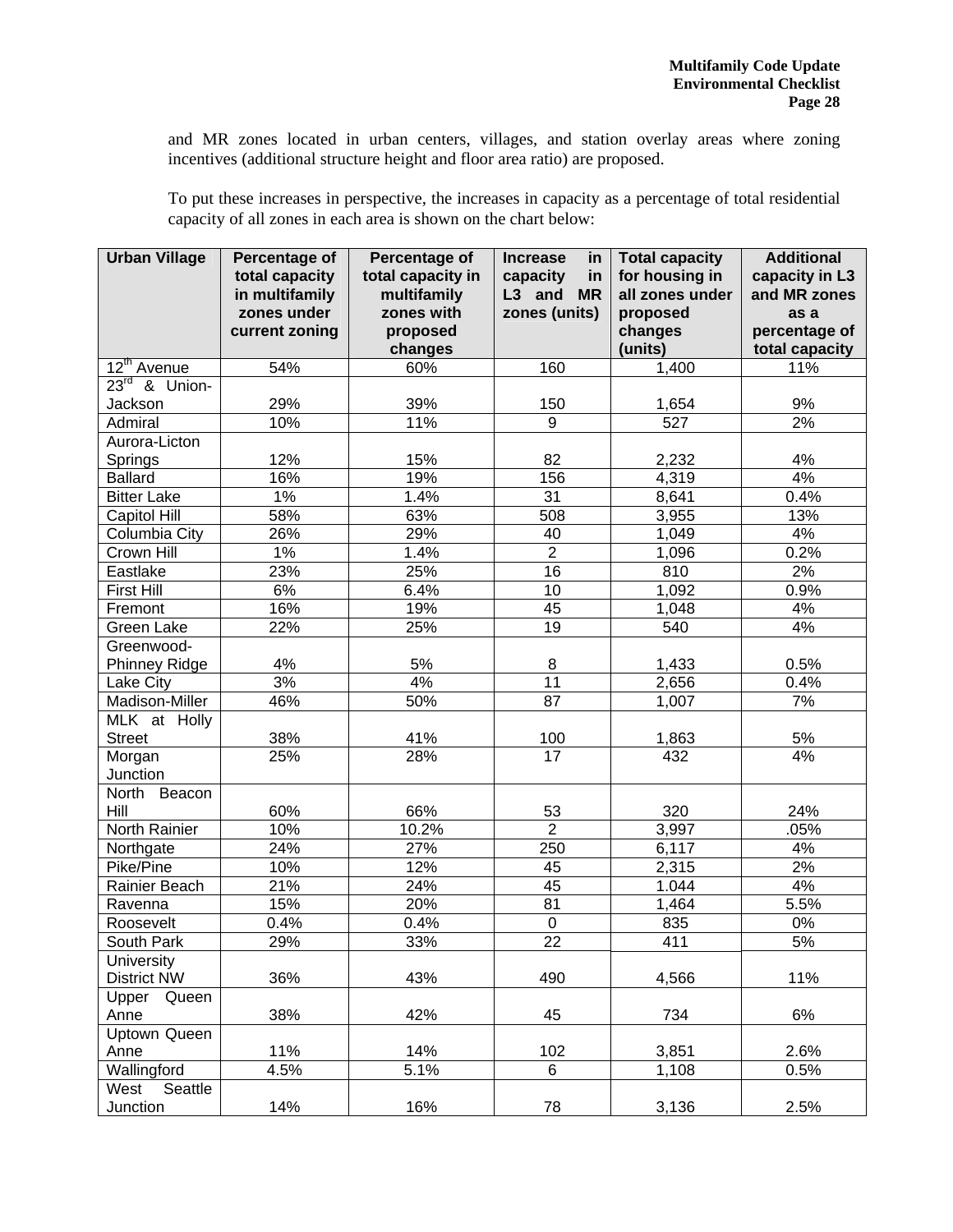| Westwood-<br>.  .<br>Park<br>Highland | 51% | 57% | 95    | 693    | 14% |
|---------------------------------------|-----|-----|-------|--------|-----|
| <b>TOTAL</b>                          |     |     | 2,765 | 66,345 | 4%  |

Of the 32 village locations that include L3 and MR zones eligible for the height and density bonus under the proposal, only five of these locations would have an increase in capacity exceeding five percent as a result of the changes. The greatest percentage increase in capacity is in the 23rd and Union-Jackson Village, where the 150 units of added capacity increases the percent of capacity in multifamily zones by 10 percent, from 29 percent to 39 percent. Only 14 of the 32 locations would have increases in development capacity exceeding 50 additional units. For five of these,  $12<sup>th</sup>$  Avenue,  $23<sup>rd</sup>$  and Union/Jackson, Ballard, MLK at Holly, and Uptown Queen Anne, the increase in capacity would be between 100 and 200 units, and three areas, Capitol Hill, Northgate, and University District NW, would have increases ranging between 250 units (Northgate), and 508 units (Capitol Hill).

Furthermore, only two of the areas that have a gain in capacity of more than 100 units are also areas that have more than half of the development capacity in multifamily zones;  $12<sup>th</sup>$  Avenue (54%, increasing to 60% under the proposed changes) and Capitol Hill (58%, increasing to 63% under the proposed changes). Therefore, not only are the overall increases in capacity modest in these areas, but there is significant capacity in other non-multifamily zones that would be expected to absorb much of the growth occurring in each area, as has been occurring over the past several years. While slightly more growth could shift to multifamily areas in locations that have increased capacity, this increase relative to development activity occurring in the other zones in the area would not be expected to add significantly to traffic impacts.

Data from the Institute of Transportation Engineers' (ITE) Trip Generation report (7th edition) help provide an estimate of how much additional traffic might be generated by the forecasted increases in development capacity. In general, the empirical data gathered by ITE indicate that 100 multifamily housing units likely would generate approximately 170 new daily trips, with about 51 of these occurring the morning peak hour and 62 in the afternoon peak hour. In denser areas with more transit service and a larger number of destinations within walking distance, these volumes would be lower.

As noted in the table above, the greatest increase in development capacity in L3 and MR zones is expected to occur in Capitol Hill and University District NW, both areas with good transit service and dense development. The additional development capacity forecast in these neighborhoods likely would generate no more than 200-250 peak hour trips. These trips would be distributed across developable parcels in each neighborhood, with no substantial concentrations of additional development on any one site. Given this dispersion of development, no particular intersection or roadway segment would be expected to carry a preponderance of additional traffic. Therefore, it is unlikely that these dispersed traffic volumes would have a significant transportation impact.

In other neighborhoods, the lesser amounts of additional development capacity resulting from the code changes likely would generate smaller traffic volumes. As in Capitol Hill and University District NW, these additional volumes would be dispersed across the neighborhoods, and would be unlikely to significantly impact any particular intersection or roadway segment. Transportation impacts of individual projects developing pursuant to these code changes would be assessed at the time of MUP application, unless the projects are small enough to be exempt from SEPA.

#### Public Services and Utilities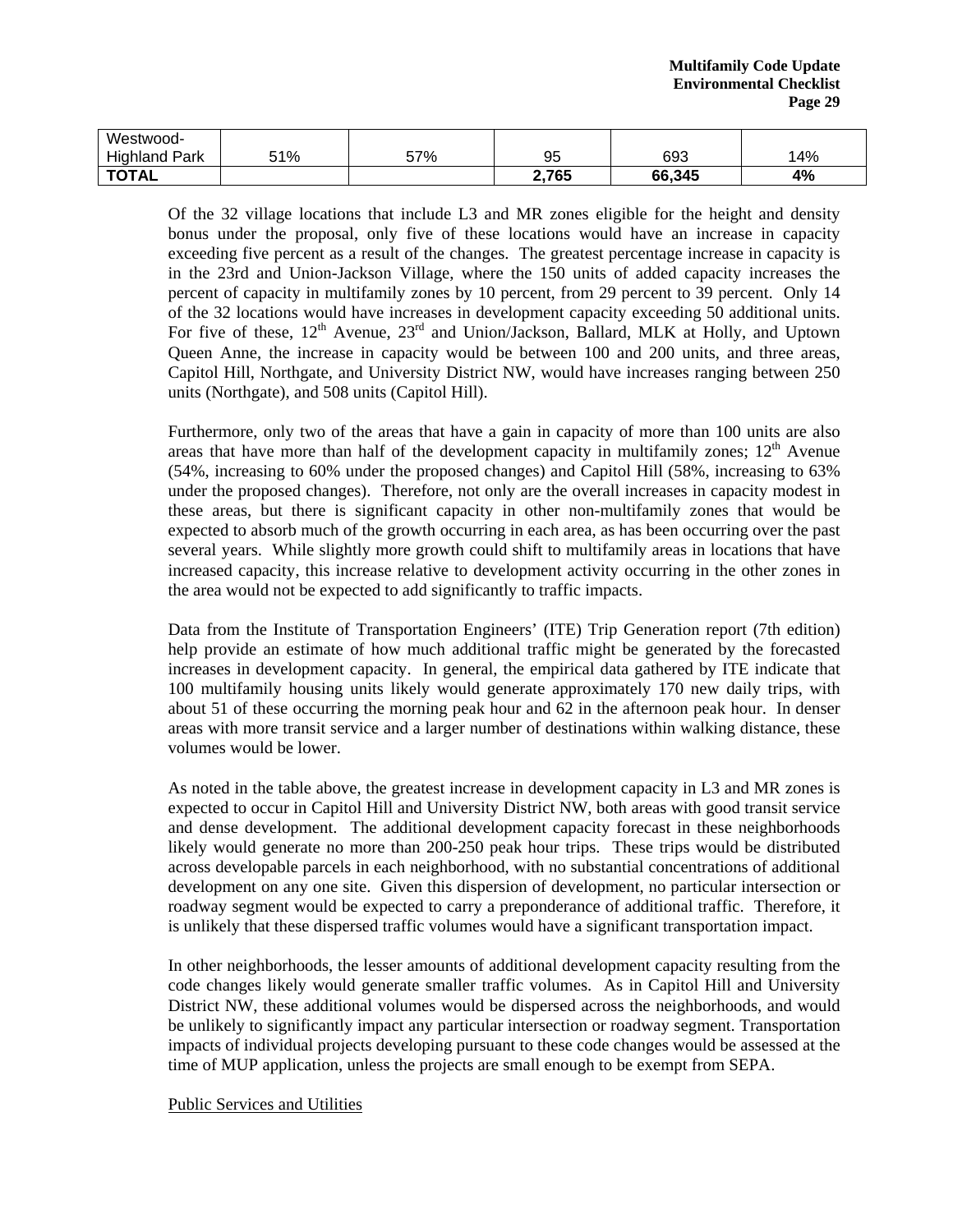Since the proposed amendments are not anticipated to result in any major changes to the rate of development or patterns of development in the multifamily residential areas of the City, the project is not anticipated to have a substantial effect on public services or utilities. Some additional use of public parks and recreation centers could potentially result from lowering the on-site open space requirement. Some on-site open space would still be required, and because more flexibility in what types of spaces can qualify for the open space, the types of spaces provided may better respond to the types of spaces that residents are likely to use. In downtown Seattle, where a 5% requirement is currently in place, a wide range of different on-site recreation and open space facilities are provided. In addition, allowing payment of a fee in lieu of providing on-site open space could increase public open space opportunities.

# **Proposed measures to reduce or respond to such demands are:**

Future development in the multifamily zones could be expected to occur on a project-by-project basis. Public services and utilities can be accommodated when change is of an incremental nature. Policies are in place to ensure that proposed land developments do not cause or increase associated public services without contributing appropriate mitigation towards impacts.

## **7. Identify, if possible, whether the proposal may conflict with local, state, or federal laws or requirements for the protection of the environment.**

No conflicts are anticipated with local, state, or federal laws or requirements for protection of the environment. This proposed code change reinforces the existing framework for protecting the environment by concentrating density in already impacted areas. This framework helps to protect ecological function.

# **SIGNATURE:**

I, the undersigned, state that to the best of my knowledge the above information is true and complete. It is understood that the lead agency may withdraw any declaration of non-significance that it might issue in reliance upon this checklist should there be any willful misrepresentation or willful lack of full disclosure on my part.

(Signature on File) July 7, 2008

Date

Historic Landmarks in MF zones: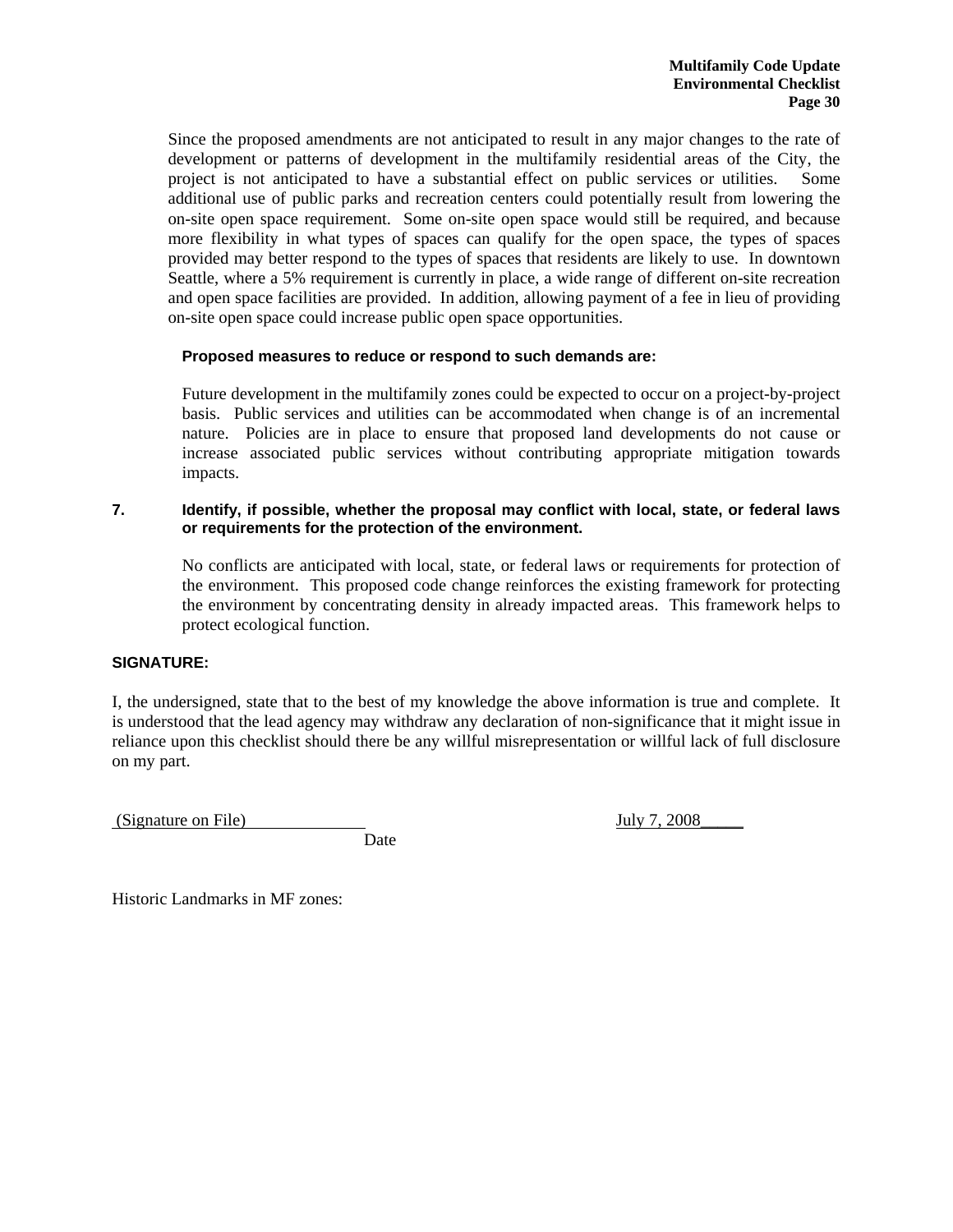NAME ADDRESS Cleveland High School 5511 15th Ave S Ballard/Howe House 22 W Highland Dr<br>Church of the Blessed Sacrament and Rectory 5041 9th Ave NE Church of the Blessed Sacrament and Rectory 5041 9th Ave NE<br>Fisher-Howell House 601 2819 Franklin Ave E Fisher-Howell House James W Washington, Jr., Home and Studio 1816 26th Ave 1st Church of Christ, Scientist 1519 E Denny Way Hillcrest Apartment Building 1616 E Howell St Maryland Apartments<br>
San Remo Apartment Building<br>
606 E Thomas St San Remo Apartment Building Queen Anne High School 215 Galer St St Nicholas Russian Orthodox Cathedral 1714 13th Ave Summit School/Northwest School<br>
Immaculate Conception Church<br>
820 18th Ave Immaculate Conception Church Old Fire Station #23 722 18th Ave Fourteenth Ave W Group 2008 14th Ave W E Republican St Stairway **E** Republican St / Bellevue Ave E Drake House **6414 22nd Ave NW** New Age Christian Church 1763 NW 62nd St \*B.F. Day School 3921 Linden Ave N Nelson/Steinbrueck House 2622 Franklin Ave E \*Seward School 2515 Boylston Ave E West Queen Anne Elementary School 515 W Galer St Chelsea Apartment Building 620 W Olympic Pl Del a Mar Apartment Building 115 W Olympic Pl Ward House **620 E Denny Way** Anhalt Apartment Building 1014 E Roy St Anhalt Apartment Building 1005 E Roy St Capitol Hill United Methodist Church 128 16th Ave E<br>Black Property 1319 12th Ave 9 University Presbyterian Church "Inn" 4555 - 16th Ave NE Log House Museum Building 3003 61st Av SW Yesler Houses 103 23rd Av Lincoln Reservoir 1000 E PINE ST Queen Anne Water Tanks #1 and #2 1410 1st Av N North East Library **6801 35th Av NE**<br>
Lake City Library **6801 28th Av NE** Lake City Library \*Kinnear Park 988 W Olympic Pl Green Lake Library **1988** Creen Lake Wy N West Seattle Library 2306 42nd Av SW Douglass-Truth Library 2300 E Yesler Way<br>
\*Garfield High School 2500 23rd Ave \*Garfield High School \*California Avenue Substation 4304 SW Dakota St \*Cooper Elementary School 4408 Delridge Way SW Seattle Fire Station #16 6846 Oswego PINE<br>
Seattle Fire Station #38 6503 33rd Ave NE Seattle Fire Station #38 Galbraith Hse/Seattle Mental Health 1729 17th Ave Seattle Fire Station #6 101 23rd Ave S Seattle Fire Station #17 1010 NE 50th St \*Colman School (former) 2300 S Massachusetts St Sigma Kappa Mu Chapter Hse Harry Whitney Treat House 1 West Highland Dr Leona/Park Ridge Apartments 916 Queen Anne Ave N Seattle Japanese Language School 1414 S Weller St

1319 12th Ave S